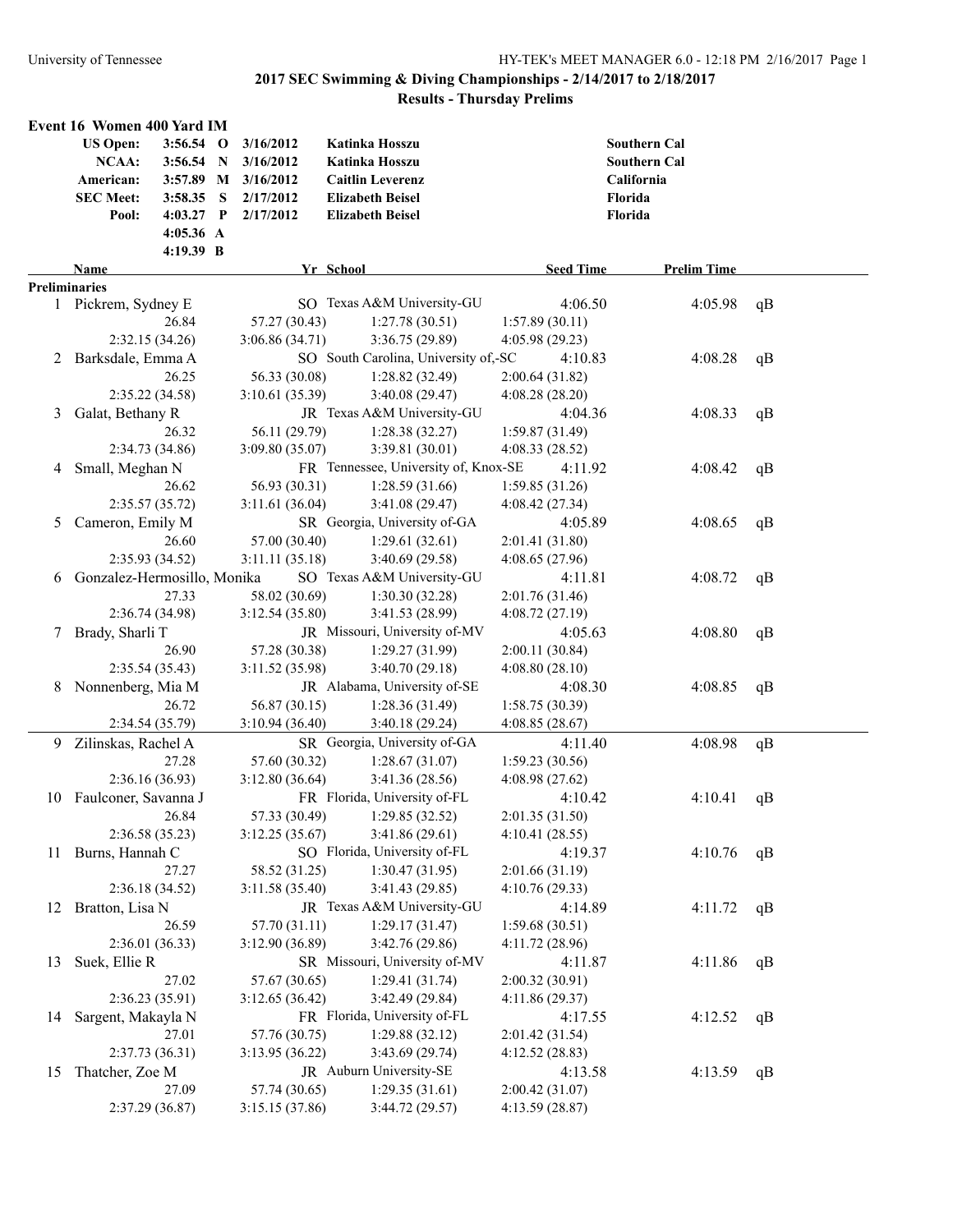|       | Preliminaries  (Event 16 Women 400 Yard IM)<br>Name | Yr School       |                                      | <b>Seed Time</b> | <b>Prelim Time</b> |                |
|-------|-----------------------------------------------------|-----------------|--------------------------------------|------------------|--------------------|----------------|
|       | 16 Fertel, Kelly A                                  |                 | FR Florida, University of-FL         | 4:15.06          | 4:13.71            | qB             |
|       | 27.13                                               | 57.50 (30.37)   | 1:29.67(32.17)                       | 2:01.29(31.62)   |                    |                |
|       | 2:37.26 (35.97)                                     | 3:13.55(36.29)  | 3:44.09 (30.54)                      | 4:13.71(29.62)   |                    |                |
|       | 17 Cieplucha, Tess C                                |                 | FR Tennessee, University of, Knox-SE | 4:12.32          | 4:14.49            | qB             |
|       | 26.83                                               | 57.57 (30.74)   | 1:30.56(32.99)                       | 2:02.76 (32.20)  |                    |                |
|       | 2:39.19(36.43)                                      | 3:15.78(36.59)  | 3:45.73(29.95)                       | 4:14.49 (28.76)  |                    |                |
| 18    | Garrison, Jessie L                                  |                 | JR Arkansas, University of, Fayet-AR | 4:20.72          | 4:15.07            | qB             |
|       | 26.81                                               | 57.28 (30.47)   | 1:29.58(32.30)                       | 2:01.00(31.42)   |                    |                |
|       | 2:37.13(36.13)                                      | 3:14.18(37.05)  | 3:45.12(30.94)                       | 4:15.07 (29.95)  |                    |                |
|       | 19 Farley-Sepe, Kierston R                          |                 | FR Kentucky, University of-KY        | 4:16.28          | 4:15.40            | qB             |
|       | 26.02                                               | 56.06 (30.04)   | 1:28.93(32.87)                       | 2:01.43 (32.50)  |                    |                |
|       | 2:39.28(37.85)                                      | 3:16.86(37.58)  | 3:47.00(30.14)                       | 4:15.40(28.40)   |                    |                |
| 20    | Neidigh, Ashley A                                   |                 | SR Auburn University-SE              | 4:15.14          | 4:15.75            | qB             |
|       | 27.71                                               | 58.62 (30.91)   | 1:32.08(33.46)                       | 2:05.76 (33.68)  |                    |                |
|       | 2:40.21 (34.45)                                     | 3:16.85(36.64)  | 3:46.74 (29.89)                      | 4:15.75(29.01)   |                    |                |
| 21    | Gonzalez Medina, Esther                             |                 | JR Texas A&M University-GU           | 4:15.83          | 4:16.19            | qB             |
|       | 27.41                                               | 58.10 (30.69)   | 1:32.51(34.41)                       | 2:05.92 (33.41)  |                    |                |
|       | 2:41.22(35.30)                                      | 3:16.32(35.10)  | 3:46.76 (30.44)                      | 4:16.19 (29.43)  |                    |                |
| 22    | Dickson, Morgan J                                   |                 | SR Tennessee, University of, Knox-SE | 4:27.21          | 4:16.89            | qB             |
|       | 26.87                                               | 57.64 (30.77)   | 1:29.86(32.22)                       | 2:02.71 (32.85)  |                    |                |
|       | 2:40.47 (37.76)                                     | 3:19.24(38.77)  | 3:48.74(29.50)                       | 4:16.89(28.15)   |                    |                |
| 23    | Soderberg, Mary Margaret M                          |                 | SR Arkansas, University of, Fayet-AR | 4:17.39          | 4:17.02            | qB             |
|       | 26.90                                               | 57.97 (31.07)   | 1:31.02(33.05)                       | 2:04.00 (32.98)  |                    |                |
|       | 2:39.08 (35.08)                                     | 3:15.48(36.40)  | 3:46.86 (31.38)                      | 4:17.02(30.16)   |                    |                |
|       | 24 Preski, Alexis M                                 |                 | FR Alabama, University of-SE         | 4:14.62          | 4:17.13            | qB             |
|       | 27.39                                               | 57.64 (30.25)   | 1:30.76(33.12)                       | 2:03.04(32.28)   |                    |                |
|       | 2:39.61 (36.57)                                     | 3:16.77(37.16)  | 3:47.52(30.75)                       | 4:17.13(29.61)   |                    |                |
|       | 25 Davies, Ann S                                    |                 | JR Kentucky, University of-KY        | 4:18.28          | 4:17.55            | B              |
|       | 26.79                                               | 57.82 (31.03)   | 1:30.81 (32.99)                      | 2:03.91 (33.10)  |                    |                |
|       | 2:40.07(36.16)                                      | 3:17.29 (37.22) | 3:47.87 (30.58)                      | 4:17.55(29.68)   |                    |                |
| 26    | King, Jennifer J                                    |                 | FR Missouri, University of-MV        | 4:15.65          | 4:17.56            | $\overline{B}$ |
|       | 26.90                                               | 57.76 (30.86)   | 1:30.12(32.36)                       | 2:01.56 (31.44)  |                    |                |
|       | 2:38.74 (37.18)                                     | 3:16.84(38.10)  | 3:47.72 (30.88)                      | 4:17.56 (29.84)  |                    |                |
|       | 27 Delgado, Marissa S                               |                 | SO South Carolina, University of,-SC | 4:26.75          | 4:17.70            | $\, {\bf B}$   |
|       | 26.88                                               | 56.99 (30.11)   | 1:30.20(33.21)                       | 2:02.73 (32.53)  |                    |                |
|       | 2:39.96 (37.23)                                     | 3:17.61(37.65)  | 3:48.47(30.86)                       | 4:17.70(29.23)   |                    |                |
|       | 28 Higgs, Albury A                                  |                 | FR South Carolina, University of,-SC | 4:22.79          | 4:18.65            | $\overline{B}$ |
|       | 27.17                                               | 58.14 (30.97)   | 1:31.09(32.95)                       | 2:03.24(32.15)   |                    |                |
|       | 2:38.84 (35.60)                                     | 3:15.11(36.27)  | 3:47.09 (31.98)                      | 4:18.65(31.56)   |                    |                |
| $*29$ | Dahlgren, Kylie J                                   |                 | SO Missouri, University of-MV        | 4:18.41          | 4:18.86            | $\overline{B}$ |
|       | 27.79                                               | 59.24 (31.45)   | 1:31.52(32.28)                       | 2:02.82 (31.30)  |                    |                |
|       | 2:39.81 (36.99)                                     | 3:17.68(37.87)  | 3:48.85(31.17)                       | 4:18.86(30.01)   |                    |                |
| $*29$ | Tatlow, Chelsea R                                   |                 | JR Arkansas, University of, Fayet-AR | 4:21.27          | 4:18.86            | $\overline{B}$ |
|       | 26.90                                               | 57.86 (30.96)   | 1:31.11(33.25)                       | 2:03.89 (32.78)  |                    |                |
|       | 2:42.35 (38.46)                                     | 3:20.35(38.00)  | 3:50.50(30.15)                       | 4:18.86 (28.36)  |                    |                |
| 31    | Belli, Morgan S                                     |                 | JR Kentucky, University of-KY        | 4:20.68          | 4:19.17            | $\mathbf B$    |
|       | 27.30                                               | 58.17 (30.87)   | 1:31.55(33.38)                       | 2:04.36(32.81)   |                    |                |
|       | 2:40.53(36.17)                                      | 3:17.50(36.97)  | 3:49.09 (31.59)                      | 4:19.17(30.08)   |                    |                |
| 32    | Carlson, Megan M                                    |                 | SR South Carolina, University of,-SC | 4:23.31          | 4:19.26            | B              |
|       | 27.59                                               | 58.85 (31.26)   | 1:31.77(32.92)                       | 2:04.15 (32.38)  |                    |                |
|       | 2:42.23 (38.08)                                     | 3:19.36(37.13)  | 3:50.07(30.71)                       | 4:19.26 (29.19)  |                    |                |
|       |                                                     |                 |                                      |                  |                    |                |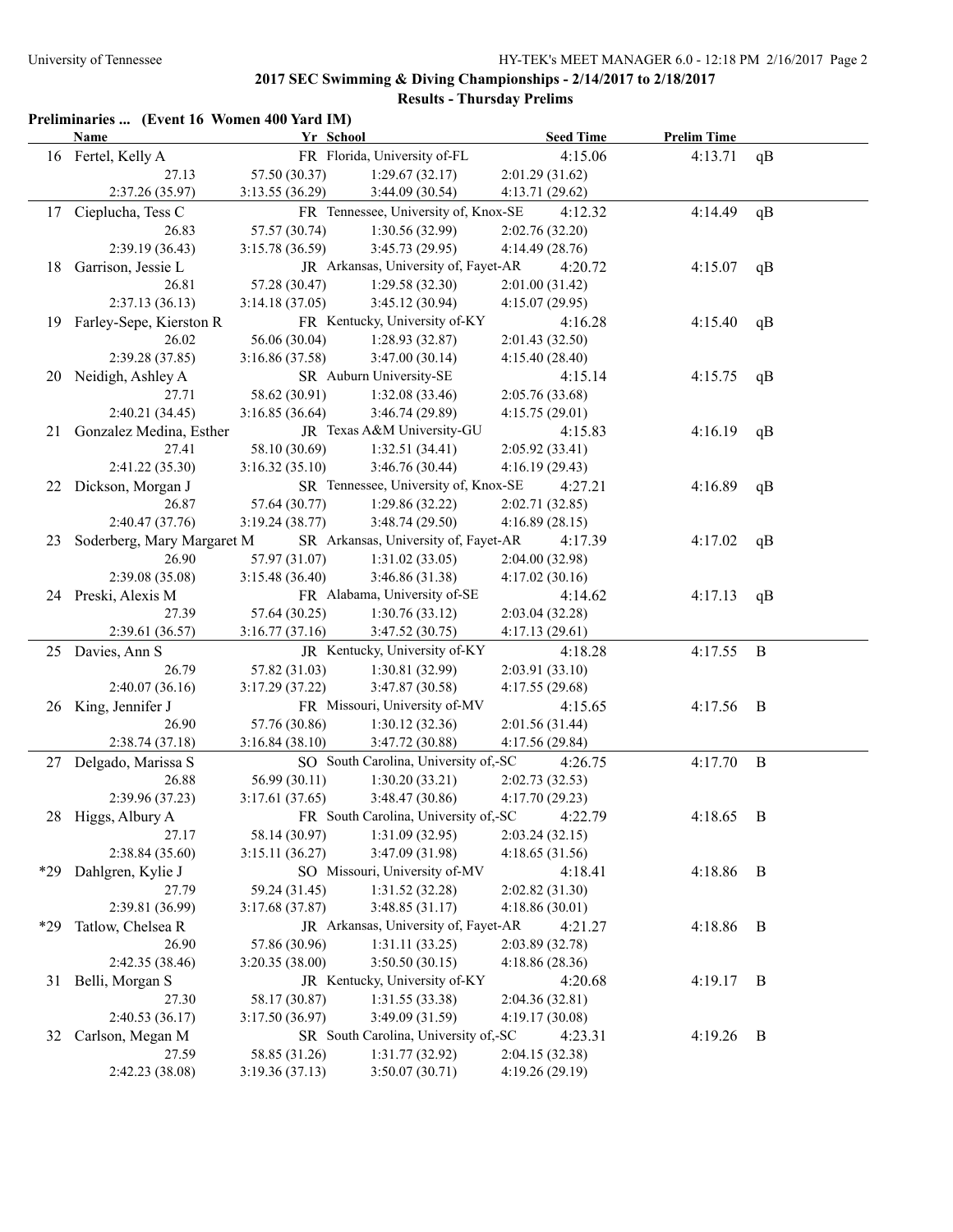|    | <b>Name</b>              |             |          |                 | Yr School                                 | <b>Seed Time</b>          | <b>Prelim Time</b> |    |
|----|--------------------------|-------------|----------|-----------------|-------------------------------------------|---------------------------|--------------------|----|
| 33 | Macias, Ayumi            |             |          |                 | FR Arkansas, University of, Fayet-AR      | 4:14.54                   | 4:20.12            |    |
|    |                          | 28.15       |          | 59.72 (31.57)   | 1:32.22(32.50)                            | 2:04.18 (31.96)           |                    |    |
|    | 2:42.49 (38.31)          |             |          | 3:21.39 (38.90) | 3:51.09(29.70)                            | 4:20.12(29.03)            |                    |    |
|    | 34 Ham, Alexandria R     |             |          |                 | FR Louisiana State University-LA          | 4:22.38                   | 4:22.72            |    |
|    |                          | 27.80       |          | 58.96 (31.16)   | 1:31.99(33.03)                            | 2:05.17(33.18)            |                    |    |
|    | 2:42.60 (37.43)          |             |          | 3:20.84 (38.24) | 3:52.77(31.93)                            | 4:22.72(29.95)            |                    |    |
| 35 | Avdic, Azra              |             |          |                 | FR Missouri, University of-MV             | 4:19.39                   | 4:23.62            |    |
|    |                          | 27.60       |          | 58.18 (30.58)   | 1:32.50(34.32)                            | 2:05.60(33.10)            |                    |    |
|    | 2:44.33 (38.73)          |             |          | 3:23.54(39.21)  | 3:54.42(30.88)                            | 4:23.62(29.20)            |                    |    |
|    | 36 Thompson, Lauren K    |             |          |                 | SO Louisiana State University-LA          | 4:22.36                   | 4:23.85            |    |
|    |                          | 27.33       |          | 58.91 (31.58)   | 1:33.16(34.25)                            | 2:07.14 (33.98)           |                    |    |
|    | 2:43.63 (36.49)          |             |          | 3:21.70(38.07)  | 3:53.17(31.47)                            | 4:23.85(30.68)            |                    |    |
| 37 | Hippi, Jacqueline        |             |          |                 | FR Auburn University-SE                   | 4:22.65                   | 4:25.07            |    |
|    |                          | 27.38       |          | 59.75 (32.37)   | 1:34.26(34.51)                            | 2:08.03 (33.77)           |                    |    |
|    | 2:46.45 (38.42)          |             |          | 3:24.76(38.31)  | 3:55.24(30.48)                            | 4:25.07(29.83)            |                    |    |
|    | 38 Kaisrlik, Morgan L    |             |          |                 | SO Florida, University of-FL              | 4:33.34                   | 4:26.74            |    |
|    |                          | 27.96       |          | 59.97 (32.01)   |                                           |                           |                    |    |
|    |                          |             |          |                 | 1:32.76(32.79)                            | 2:04.87(32.11)            |                    |    |
|    | 2:44.11 (39.24)          |             |          | 3:23.70 (39.59) | 3:55.83(32.13)                            | 4:26.74(30.91)            |                    |    |
| 39 | Blankenburg, Alex L      |             |          |                 | SR Vanderbilt University-SE               | 4:26.22                   | 4:28.72            |    |
|    |                          | 29.02       |          | 1:01.05(32.03)  | 1:36.50(35.45)                            | 2:10.19(33.69)            |                    |    |
|    | 2:47.62 (37.43)          |             |          | 3:25.82(38.20)  | 3:57.94(32.12)                            | 4:28.72 (30.78)           |                    |    |
|    | Lundstrom, Heather M     |             |          |                 | SR Tennessee, University of, Knox-SE      | 4:24.38                   | <b>DQ</b>          |    |
|    |                          | 26.36       |          | 56.00 (29.64)   | 1:28.70(32.70)                            | 2:00.90 (32.20)           |                    |    |
|    | 2:38.78 (37.88)          |             |          | 3:17.95(39.17)  | 3:48.01 (30.06)                           | DQ (28.87)                |                    |    |
|    | Painter, Kathryn M       |             |          |                 | SO Kentucky, University of-KY             | 4:12.54                   | DQ                 |    |
|    |                          | 27.50       |          | 58.82 (31.32)   | 1:32.38(33.56)                            | 2:05.92 (33.54)           |                    |    |
|    | 2:42.04(36.12)           |             |          | 3:20.10(38.06)  | 3:50.63(30.53)                            | DQ(29.18)                 |                    |    |
|    | Event 17 Men 400 Yard IM |             |          |                 |                                           |                           |                    |    |
|    | <b>US Open:</b>          | 3:34.50     | $\bf{0}$ | 3/27/2014       | <b>Chase Kalisz</b>                       | Georgia                   |                    |    |
|    | NCAA:                    | 3:34.50     | N        | 3/27/2014       | <b>Chase Kalisz</b>                       | Georgia                   |                    |    |
|    | American:                | 3:34.50     |          | M 3/27/2014     | <b>Chase Kalisz</b>                       | Georgia                   |                    |    |
|    | <b>SEC Meet:</b>         | 3:36.89     | S        | 2/20/2014       | <b>Chase Kalisz</b>                       | Georgia                   |                    |    |
|    | Pool:                    | $3:41.19$ P |          | 12/6/2013       | <b>Andrew Seliskar</b>                    |                           |                    |    |
|    |                          | 3:40.76 A   |          |                 |                                           |                           |                    |    |
|    |                          | 3:54.49 B   |          |                 |                                           |                           |                    |    |
|    | <b>Name</b>              |             |          |                 | Yr School                                 | <b>Seed Time</b>          | <b>Prelim Time</b> |    |
|    | <b>Preliminaries</b>     |             |          |                 |                                           |                           |                    |    |
|    | 1 Kalisz, Chase T        |             |          |                 | SR Georgia, University of-GA              | 3:36.98                   | $3:40.93P$ qB      |    |
|    |                          | 23.49       |          | 50.48 (26.99)   | 1:19.08(28.60)                            | 1:46.48 (27.40)           |                    |    |
|    | 2:17.26(30.78)           |             |          | 2:48.08 (30.82) | 3:15.11(27.03)                            | 3:40.93(25.82)            |                    |    |
| 2  | Szaranek, Mark           |             |          |                 | JR Florida, University of-FL              | 3:44.68                   | 3:42.42            | qB |
|    |                          | 23.73       |          | 51.41 (27.68)   | 1:19.57(28.16)                            | 1:47.30(27.73)            |                    |    |
|    | 2:18.43(31.13)           |             |          | 2:50.18(31.75)  | 3:16.70(26.52)                            | 3:42.42(25.72)            |                    |    |
| 3  | Litherland, Jay Y        |             |          |                 | JR Georgia, University of-GA              | 3:38.19                   | 3:42.63            | qB |
|    |                          | 24.36       |          | 51.72 (27.36)   | 1:19.92(28.20)                            | 1:47.55(27.63)            |                    |    |
|    | 2:19.67(32.12)           |             |          | 2:51.62(31.95)  | 3:17.51(25.89)                            | 3:42.63(25.12)            |                    |    |
|    | 4 Peribonio, Tom A       |             |          |                 | JR South Carolina, University of,-SC      | 3:48.16                   | 3:45.12            | qB |
|    |                          | 24.22       |          | 52.23 (28.01)   | 1:21.00(28.77)                            | 1:49.17(28.17)            |                    |    |
|    |                          |             |          |                 |                                           |                           |                    |    |
|    |                          |             |          |                 |                                           |                           |                    |    |
|    | 2:20.18(31.01)           |             |          | 2:51.92 (31.74) | 3:19.25(27.33)                            | 3:45.12(25.87)            |                    |    |
|    | 5 Patching, Joe J        | 23.32       |          | 50.75 (27.43)   | SR Auburn University-SE<br>1:18.48(27.73) | 3:46.14<br>1:45.75(27.27) | 3:45.36            | qB |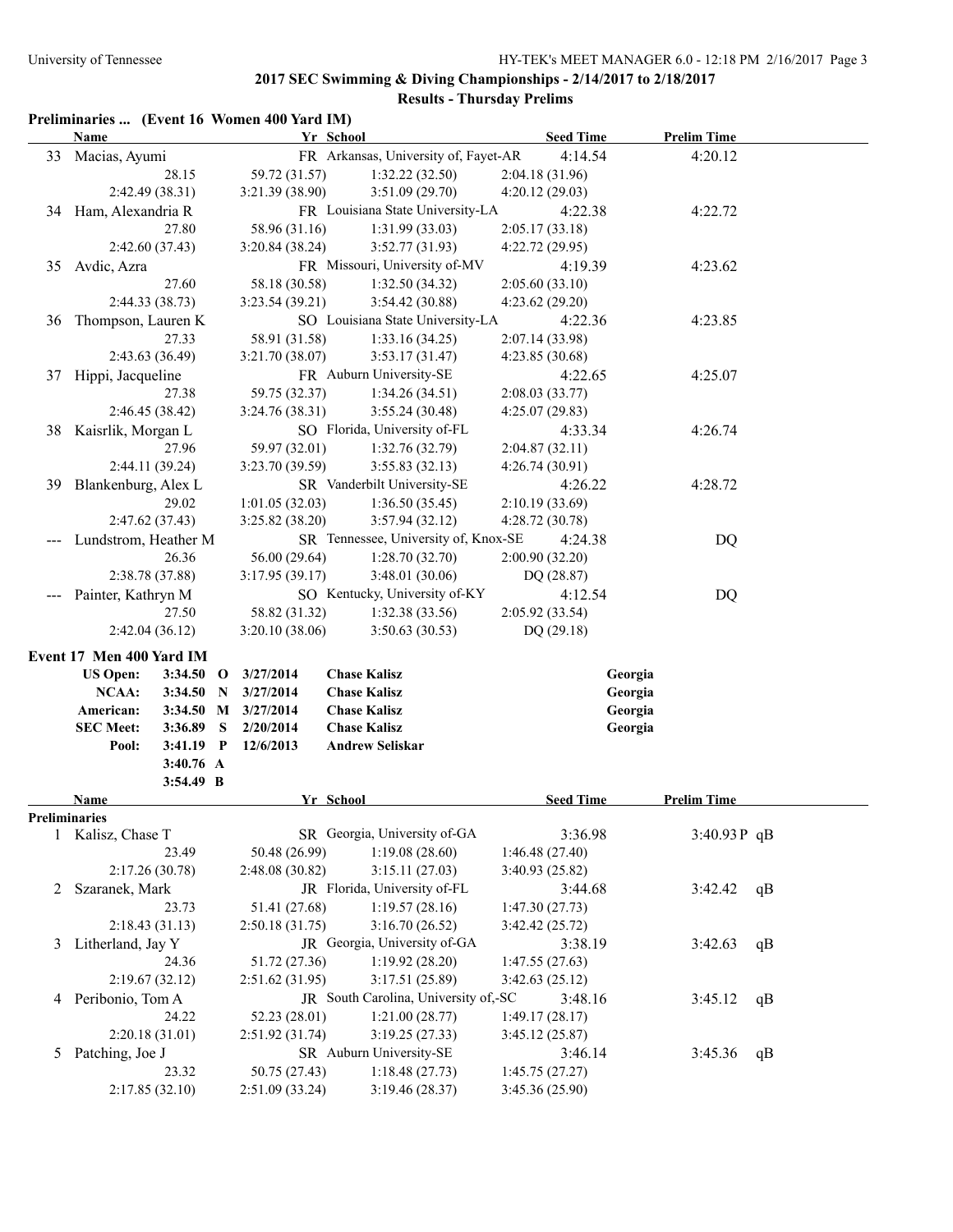# **Preliminaries ... (Event 17 Men 400 Yard IM)**

|    | <b>Name</b>           |                 | Yr School                            | <b>Seed Time</b> | <b>Prelim Time</b> |    |
|----|-----------------------|-----------------|--------------------------------------|------------------|--------------------|----|
|    | 6 Bentz, Gunnar G     |                 | JR Georgia, University of-GA         | 3:42.89          | 3:45.79            | qB |
|    | 24.31                 | 51.44 (27.13)   | 1:21.28(29.84)                       | 1:49.62(28.34)   |                    |    |
|    | 2:21.56 (31.94)       | 2:53.57(32.01)  | 3:20.13(26.56)                       | 3:45.79 (25.66)  |                    |    |
|    | 7 McHugh, Sam S       |                 | JR Tennessee, University of, Knox-SE | 3:42.54          | 3:45.86            | qB |
|    | 24.56                 | 52.00 (27.44)   | 1:21.48(29.48)                       | 1:50.10(28.62)   |                    |    |
|    | 2:21.74(31.64)        | 2:53.71(31.97)  | 3:20.41(26.70)                       | 3:45.86(25.45)   |                    |    |
|    | 8 Lebed, Alex M       |                 | SO Florida, University of-FL         | 3:50.42          | 3:46.44            | qB |
|    | 24.32                 | 52.00 (27.68)   | 1:21.66(29.66)                       | 1:49.66(28.00)   |                    |    |
|    | 2:21.29 (31.63)       | 2:53.94(32.65)  | 3:20.78(26.84)                       | 3:46.44(25.66)   |                    |    |
|    | 9 Burns, Aidan T      |                 | SO Georgia, University of-GA         | 3:51.07          | 3:46.77            | qB |
|    | 24.50                 | 51.77 (27.27)   | 1:20.75 (28.98)                      | 1:48.92 (28.17)  |                    |    |
|    | 2:21.65(32.73)        | 2:54.60(32.95)  | 3:21.30(26.70)                       | 3:46.77(25.47)   |                    |    |
| 10 | Guest, James T        |                 | SO Georgia, University of-GA         | 3:51.07          | 3:47.20            | qB |
|    | 24.16                 | 51.89 (27.73)   | 1:21.61(29.72)                       | 1:50.99(29.38)   |                    |    |
|    | 2:21.59(30.60)        | 2:52.60(31.01)  | 3:20.45(27.85)                       | 3:47.20(26.75)   |                    |    |
|    | 11 Balogh, Brennan L  |                 | SO Florida, University of-FL         | 3:58.90          | 3:47.40            | qB |
|    | 24.37                 | 52.51 (28.14)   | 1:20.34(27.83)                       | 1:47.91(27.57)   |                    |    |
|    | 2:20.71 (32.80)       | 2:54.17(33.46)  | 3:20.99(26.82)                       | 3:47.40(26.41)   |                    |    |
|    | 12 Alexander, Nick A  |                 | FR Missouri, University of-MV        | 3:46.20          | 3:48.16            | qB |
|    | 23.91                 | 51.22 (27.31)   | 1:19.76(28.54)                       | 1:47.51(27.75)   |                    |    |
|    | 2:19.50 (31.99)       | 2:52.12(32.62)  | 3:20.14(28.02)                       | 3:48.16(28.02)   |                    |    |
|    | 13 Walton, Alex D     |                 | SO Missouri, University of-MV        | 3:56.10          | 3:48.17            | qB |
|    | 24.28                 | 52.39 (28.11)   | 1:21.54(29.15)                       | 1:49.89(28.35)   |                    |    |
|    | 2:21.88 (31.99)       | 2:54.33(32.45)  | 3:21.59(27.26)                       | 3:48.17(26.58)   |                    |    |
|    | 14 Forde, Clayton T   |                 | FR Georgia, University of-GA         | 3:50.36          | 3:48.32            | qB |
|    | 24.63                 | 52.45 (27.82)   | 1:22.95(30.50)                       | 1:51.61(28.66)   |                    |    |
|    | 2:24.73(33.12)        | 2:57.59 (32.86) | 3:23.93(26.34)                       | 3:48.32 (24.39)  |                    |    |
|    | 15 Palazzo, Ross D    |                 | SO Florida, University of-FL         | 3:56.41          | 3:48.48            | qB |
|    | 24.70                 | 52.86 (28.16)   | 1:22.08(29.22)                       | 1:50.88(28.80)   |                    |    |
|    | 2:22.71(31.83)        | 2:55.10(32.39)  | 3:22.27(27.17)                       | 3:48.48(26.21)   |                    |    |
|    | 16 Bekemeyer, Cody C  |                 | SO South Carolina, University of,-SC | 3:51.60          | 3:48.51            | qB |
|    | 24.96                 | 53.17 (28.21)   | 1:22.33(29.16)                       | 1:50.51(28.18)   |                    |    |
|    | 2:22.99 (32.48)       | 2:56.48 (33.49) | 3:23.10(26.62)                       | 3:48.51(25.41)   |                    |    |
|    | 17 Smith, Jack C      |                 | SO South Carolina, University of,-SC | 3:52.91          | 3:49.55            | qB |
|    | 23.98                 | 51.89 (27.91)   | 1:21.18(29.29)                       | 1:50.14(28.96)   |                    |    |
|    | 2:22.52 (32.38)       | 2:55.53(33.01)  | 3:23.27(27.74)                       | 3:49.55(26.28)   |                    |    |
|    | 18 Litherland, Mick S |                 | JR Georgia, University of-GA         | 3:48.79          | 3:50.12            | qB |
|    | 23.73                 | 50.72 (26.99)   | 1:20.50 (29.78)                      | 1:49.12(28.62)   |                    |    |
|    | 2:22.78 (33.66)       | 2:56.83(34.05)  | 3:24.34(27.51)                       | 3:50.12 (25.78)  |                    |    |
| 19 | Murray, Nathan G      |                 | FR Tennessee, University of, Knox-SE | 4:03.79          | 3:50.37            | qB |
|    | 24.30                 | 52.49 (28.19)   | 1:19.94(27.45)                       | 1:46.62(26.68)   |                    |    |
|    | 2:20.93 (34.31)       | 2:55.78(34.85)  | 3:23.42(27.64)                       | 3:50.37(26.95)   |                    |    |
| 20 | Delk, Taylor T        |                 | FR Florida, University of-FL         | 3:52.44          | 3:50.46            | qB |
|    | 25.06                 | 53.27 (28.21)   | 1:21.59(28.32)                       | 1:49.38(27.79)   |                    |    |
|    | 2:23.43 (34.05)       | 2:57.71(34.28)  | 3:24.81(27.10)                       | 3:50.46(25.65)   |                    |    |
| 21 | Charles, Taylor T     |                 | JR Alabama, University of-SE         | 3:52.04          | 3:51.05            | qB |
|    | 23.90                 | 51.04 (27.14)   | 1:20.09(29.05)                       | 1:48.35(28.26)   |                    |    |
|    | 2:21.19 (32.84)       | 2:54.82(33.63)  | 3:22.55(27.73)                       | 3:51.05(28.50)   |                    |    |
| 22 | Blandford, Connor J   |                 | FR Kentucky, University of-KY        | 3:55.48          | 3:51.25            | qB |
|    | 24.59                 | 52.94 (28.35)   | 1:22.68(29.74)                       | 1:51.61(28.93)   |                    |    |
|    | 2:24.69 (33.08)       | 2:58.32(33.63)  | 3:25.21(26.89)                       | 3:51.25(26.04)   |                    |    |
| 23 | Tybur, Jonathan C     |                 | JR Texas A&M University-GU           | 3:58.98          | 3:51.33            | qB |
|    | 24.37                 | 52.72 (28.35)   | 1:22.36(29.64)                       | 1:51.59(29.23)   |                    |    |
|    | 2:23.46 (31.87)       | 2:55.13(31.67)  | 3:24.11 (28.98)                      | 3:51.33(27.22)   |                    |    |
|    |                       |                 |                                      |                  |                    |    |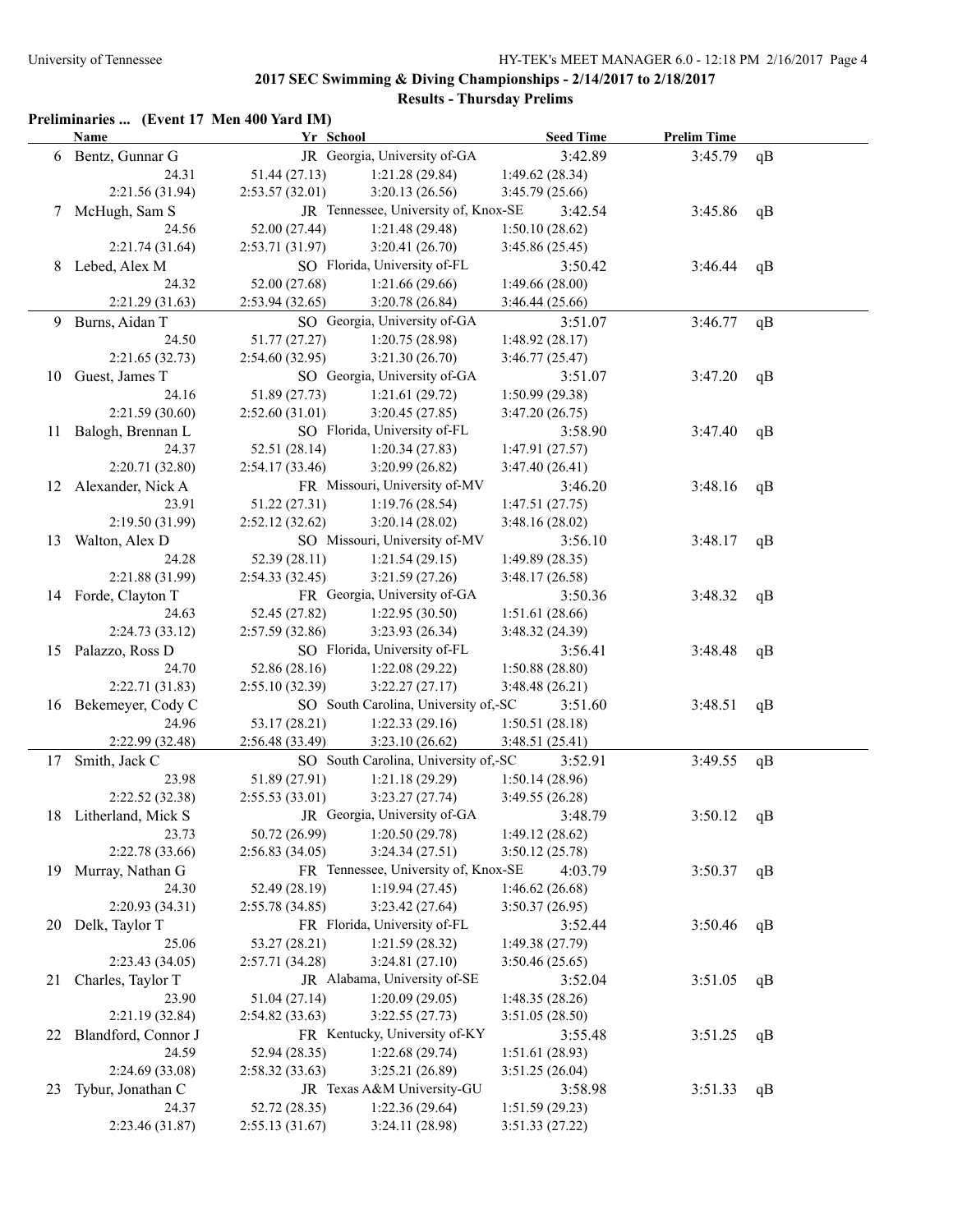# **Preliminaries ... (Event 17 Men 400 Yard IM)**

| <b>Name</b>                | Yr School                        |                                      | <b>Seed Time</b> | <b>Prelim Time</b> |                |
|----------------------------|----------------------------------|--------------------------------------|------------------|--------------------|----------------|
| 24 Flynn, Brandon P        |                                  | SR Kentucky, University of-KY        | 3:51.92          | 3:51.46            | qB             |
| 24.89                      | 52.80 (27.91)                    | 1:22.93(30.13)                       | 1:52.33(29.40)   |                    |                |
| 2:23.97 (31.64)            | 2:55.98(32.01)                   | 3:23.85 (27.87)                      | 3:51.46(27.61)   |                    |                |
| 25 Orr, Basil M            |                                  | JR Georgia, University of-GA         | 3:53.48          | 3:51.95 B          |                |
| 24.80                      | 53.17 (28.37)                    | 1:23.60(30.43)                       | 1:53.60(30.00)   |                    |                |
| 2:25.27(31.67)             | 2:57.26(31.99)                   | 3:24.95 (27.69)                      | 3:51.95 (27.00)  |                    |                |
| 26 Saemundsson, Sven A     | FR Louisiana State University-LA |                                      | NT               | 3:52.66 B          |                |
| 25.27                      | 53.76 (28.49)                    | 1:23.13(29.37)                       | 1:51.93(28.80)   |                    |                |
| 2:25.10(33.17)             | 2:58.40(33.30)                   | 3:26.11(27.71)                       | 3:52.66(26.55)   |                    |                |
| 27 Noletto, Russell J      |                                  | SO Auburn University-SE              | 3:54.29          | 3:53.83            | $\mathbf B$    |
| 25.08                      | 53.25(28.17)                     | 1:23.12(29.87)                       | 1:51.81(28.69)   |                    |                |
| 2:25.32(33.51)             | 2:59.36(34.04)                   | 3:27.11(27.75)                       | 3:53.83 (26.72)  |                    |                |
| 28 Kober, Daniel           |                                  | FR Alabama, University of-SE         | 3:53.74          | 3:53.89            | $\overline{B}$ |
| 25.09                      | 53.73 (28.64)                    | 1:23.60(29.87)                       | 1:52.37(28.77)   |                    |                |
| 2:27.43 (35.06)            | 3:02.16(34.73)                   | 3:28.82(26.66)                       | 3:53.89(25.07)   |                    |                |
| 29 Aviotti, Drew M         |                                  | SR Kentucky, University of-KY        | 3:55.76          | 3:54.83            |                |
| 24.97                      | 53.63 (28.66)                    | 1:25.14(31.51)                       | 1:55.86(30.72)   |                    |                |
| 2:30.40 (34.54)            | 3:04.18(33.78)                   | 3:29.81(25.63)                       | 3:54.83(25.02)   |                    |                |
| 30 Morrin, Travis J        |                                  | JR South Carolina, University of,-SC | 4:04.02          | 3:55.14            |                |
| 24.30                      | 52.19 (27.89)                    | 1:22.29(30.10)                       | 1:52.50(30.21)   |                    |                |
| 2:25.88 (33.38)            | 3:00.42(34.54)                   | 3:28.53(28.11)                       | 3:55.14(26.61)   |                    |                |
| 31 Walker, Benjamin G      |                                  | FR Texas A&M University-GU           | 3:53.71          | 3:55.23            |                |
| 23.84                      | 51.84 (28.00)                    | 1:22.47(30.63)                       | 1:52.25(29.78)   |                    |                |
| 2:24.47 (32.22)            | 2:58.00(33.53)                   | 3:26.86(28.86)                       | 3:55.23 (28.37)  |                    |                |
| 32 Brown, Glen T           |                                  | FR Kentucky, University of-KY        | 3:53.64          | 3:55.47            |                |
| 24.45                      | 52.40 (27.95)                    | 1:22.24(29.84)                       | 1:51.44(29.20)   |                    |                |
| 2:25.69(34.25)             | 3:00.95(35.26)                   | 3:29.04(28.09)                       | 3:55.47 (26.43)  |                    |                |
| 33 Gonzalez, Mateo         |                                  | SO Texas A&M University-GU           | 3:58.78          | 3:55.48            |                |
| 24.18                      | 52.23 (28.05)                    | 1:21.43(29.20)                       | 1:49.81 (28.38)  |                    |                |
| 2:24.00 (34.19)            | 2:59.34(35.34)                   | 3:28.20(28.86)                       | 3:55.48(27.28)   |                    |                |
| 34 Levreault-Lopez, Alarii |                                  | SO Louisiana State University-LA     | 3:53.52          | 3:55.94            |                |
| 25.07                      | 53.33 (28.26)                    | 1:23.66(30.33)                       | 1:53.34(29.68)   |                    |                |
| 2:26.61(33.27)             | 3:00.97(34.36)                   | 3:28.63(27.66)                       | 3:55.94(27.31)   |                    |                |
| 35 Ford, Jackson J         |                                  | FR Georgia, University of-GA         | 4:02.51          | 3:56.38            |                |
| 24.55                      | 53.13 (28.58)                    | 1:23.83(30.70)                       | 1:53.99(30.16)   |                    |                |
| 2:26.89 (32.90)            | 3:00.16(33.27)                   | 3:28.91(28.75)                       | 3:56.38(27.47)   |                    |                |
| 36 Heron, David T          |                                  | JR Tennessee, University of, Knox-SE | 4:06.24          | 3:58.51            |                |
| 25.84                      | 54.24 (28.40)                    | 1:26.81 (32.57)                      | 1:58.55(31.74)   |                    |                |
| 2:32.10(33.55)             | 3:06.00(33.90)                   | 3:32.84 (26.84)                      | 3:58.51(25.67)   |                    |                |
| 37 Rice, Sam W             |                                  | SO Tennessee, University of, Knox-SE | 4:07.60          | 4:00.49            |                |
| 25.09                      | 53.98 (28.89)                    | 1:24.79(30.81)                       | 1:54.33(29.54)   |                    |                |
| 2:29.80 (35.47)            | 3:05.24(35.44)                   | 3:33.23(27.99)                       | 4:00.49 (27.26)  |                    |                |
| Martinez, Jose A           |                                  | SO Texas A&M University-GU           | 3:51.32          | DQ                 |                |
| 23.85                      | 51.52 (27.67)                    | 1:20.19(28.67)                       | 1:48.74(28.55)   |                    |                |
| 2:21.96 (33.22)            | 2:56.58(34.62)                   | 3:25.40 (28.82)                      | DQ (28.38)       |                    |                |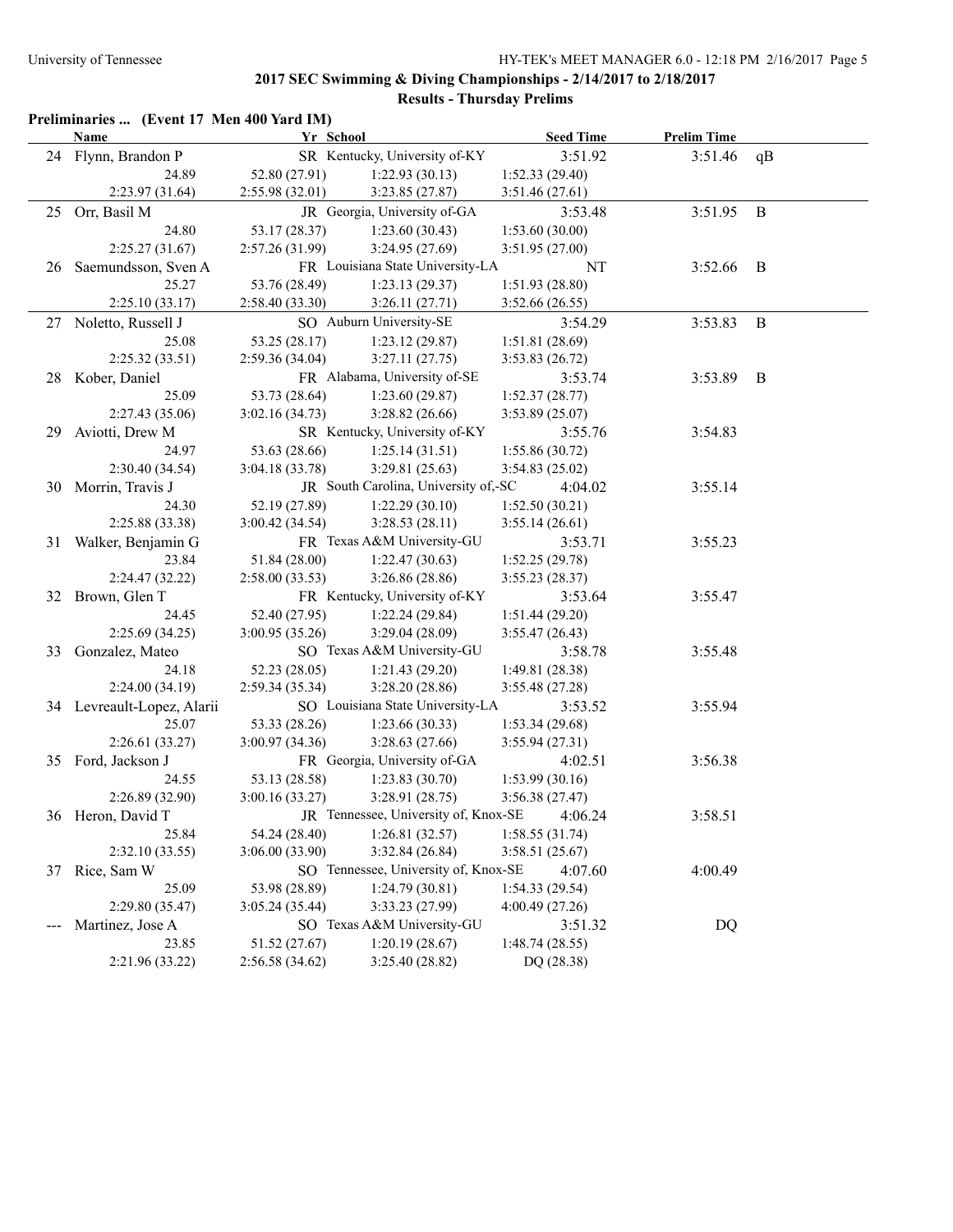|                      | <b>Event 18 Women 100 Yard Butterfly</b>                     |         |  |                   |                                               |                        |                    |    |  |
|----------------------|--------------------------------------------------------------|---------|--|-------------------|-----------------------------------------------|------------------------|--------------------|----|--|
|                      | <b>US Open:</b>                                              |         |  | 49.43 O 3/18/2016 | <b>Kelsi Worrell</b>                          |                        | Louisville         |    |  |
|                      | 3/18/2016<br><b>NCAA:</b><br>49.43 N<br><b>Kelsi Worrell</b> |         |  | Louisville        |                                               |                        |                    |    |  |
|                      | American:                                                    |         |  | 49.43 M 3/18/2016 | <b>Kelsi Worrell</b>                          | Louisville             |                    |    |  |
|                      | <b>SEC Meet:</b>                                             | 50.87 S |  | 2/19/2015         | <b>Beryl Gestaldello</b>                      | <b>Texas A&amp;M</b>   |                    |    |  |
|                      | Pool:                                                        | 51.19 P |  | 11/21/2015        | <b>Madeline Banic</b>                         | <b>Tennessee</b>       |                    |    |  |
|                      |                                                              | 51.49 A |  |                   |                                               |                        |                    |    |  |
|                      |                                                              | 54.49 B |  |                   |                                               |                        |                    |    |  |
|                      | Name                                                         |         |  |                   | Yr School                                     | <b>Seed Time</b>       | <b>Prelim Time</b> |    |  |
| <b>Preliminaries</b> |                                                              |         |  |                   | SR Texas A&M University-GU                    | 51.37                  |                    |    |  |
|                      | 1 Gibson, Sarah E                                            | 10.91   |  | 23.90 (12.99)     | 37.45 (13.55)                                 | 50.93 (13.48)          | 50.93 P qA         |    |  |
|                      | 2 Britt, Chlesea E                                           |         |  |                   | JR Georgia, University of-GA                  | 52.18                  |                    |    |  |
|                      |                                                              | 11.25   |  | 23.94 (12.69)     | 37.45(13.51)                                  | 51.47 (14.02)          | 51.47              | qA |  |
|                      | 3 Black, Haley M                                             |         |  |                   | JR Auburn University-SE                       | 52.33                  | 52.09              | qB |  |
|                      |                                                              | 10.96   |  | 24.16 (13.20)     | 52.09 (27.93)                                 |                        |                    |    |  |
|                      |                                                              |         |  |                   | SO Tennessee, University of, Knox-SE          |                        |                    |    |  |
|                      | 4 Banic, Madeline A                                          |         |  |                   |                                               | 52.94                  | 52.20              | qB |  |
|                      |                                                              | 11.24   |  | 24.32 (13.08)     | 38.31 (13.99)                                 | 52.20 (13.89)          |                    |    |  |
|                      | 5 Stewart, Kylie N                                           |         |  |                   | JR Georgia, University of-GA                  | 52.54                  | 52.29              | qB |  |
|                      |                                                              | 11.33   |  | 24.70 (13.37)     | 52.29 (27.59)                                 |                        |                    |    |  |
|                      | 6 Gastaldello, Beryl E                                       |         |  |                   | JR Texas A&M University-GU                    | 52.88                  | 52.32              | qB |  |
|                      |                                                              | 11.05   |  | 24.71 (13.66)     | 38.80 (14.09)                                 | 52.32 (13.52)          |                    |    |  |
|                      | 7 Kopcso, Kara R                                             |         |  |                   | SR Louisiana State University-LA              | 52.91                  | 52.34              | qB |  |
|                      |                                                              | 11.08   |  | 24.50 (13.42)     | 38.28 (13.78)                                 | 52.34 (14.06)          |                    |    |  |
|                      | 8 Nero, Bailey M                                             |         |  |                   | SO Auburn University-SE                       | 53.92                  | 52.39              | qB |  |
|                      |                                                              | 11.58   |  | 24.72 (13.14)     | 38.45 (13.73)                                 | 52.39 (13.94)          |                    |    |  |
|                      | 9 Tetzloff, Alyssa P                                         |         |  |                   | SO Auburn University-SE                       | 52.44                  | 52.51              | qB |  |
|                      |                                                              | 11.17   |  | 24.11 (12.94)     | 39.14 (15.03)                                 | 52.51 (13.37)          |                    |    |  |
|                      | 10 Metzger-Seymour, Erin M                                   |         |  |                   | JR Missouri, University of-MV                 | 52.76                  | 52.52              | qB |  |
|                      |                                                              | 11.56   |  | 24.78 (13.22)     | 38.47 (13.69)                                 | 52.52 (14.05)          |                    |    |  |
|                      | 11 Laemmler, Nadine M                                        |         |  |                   | SR Missouri, University of-MV                 | 53.43                  | 52.56              | qB |  |
|                      |                                                              | 11.41   |  | 25.25 (13.84)     | 38.84 (13.59)<br>JR Georgia, University of-GA | 52.56 (13.72)          |                    |    |  |
|                      | 12 Kingsley, Megan M                                         | 11.64   |  | 24.82 (13.18)     | 38.69 (13.87)                                 | 53.07<br>52.68 (13.99) | 52.68              | qB |  |
|                      |                                                              |         |  |                   | FR Georgia, University of-GA                  |                        |                    |    |  |
|                      | 13 Burchill, Veronica K                                      | 11.31   |  |                   | 38.26 (14.00)                                 | 51.79                  | 52.81              | qB |  |
|                      | 14 Cefal, Michelle Z                                         |         |  | 24.26 (12.95)     | SR Tennessee, University of, Knox-SE          | 52.81 (14.55)<br>55.26 | 53.14              | qB |  |
|                      |                                                              | 11.42   |  | 24.77 (13.35)     | 39.01 (14.24)                                 | 53.14(14.13)           |                    |    |  |
|                      | 15 Knight, Haylee M                                          |         |  |                   | SO Louisiana State University-LA              | 53.26                  | 53.22              |    |  |
|                      |                                                              | 11.17   |  | 25.01 (13.84)     | 39.15 (14.14)                                 | 53.22 (14.07)          |                    | qB |  |
|                      | 16 McInerny, Haley B                                         |         |  |                   | SO Kentucky, University of-KY                 | 54.28                  | 53.28              | qB |  |
|                      |                                                              | 11.51   |  | 25.01 (13.50)     | 38.94 (13.93)                                 | 53.28 (14.34)          |                    |    |  |
|                      | 17 Ellzey, Ashton M                                          |         |  |                   | JR Auburn University-SE                       | 54.67                  | 53.43              | qB |  |
|                      |                                                              | 12.05   |  | 24.66 (12.61)     | 53.43 (28.77)                                 |                        |                    |    |  |
|                      | 18 Lundstrom, Heather M                                      |         |  |                   | SR Tennessee, University of, Knox-SE          | 54.39                  | 53.87              | qB |  |
|                      |                                                              | 11.71   |  | 25.28 (13.57)     | 39.55 (14.27)                                 | 53.87 (14.32)          |                    |    |  |
| 19                   | Norman, Laura R                                              |         |  |                   | JR Texas A&M University-GU                    | 56.01                  | 53.95              | qB |  |
|                      |                                                              | 11.57   |  | 24.84 (13.27)     | 39.34 (14.50)                                 | 53.95 (14.61)          |                    |    |  |
| 20                   | Korst, Caroline J                                            |         |  |                   | SR Alabama, University of-SE                  | 55.15                  | 53.99              | qB |  |
|                      |                                                              | 11.56   |  | 25.33 (13.77)     | 39.37 (14.04)                                 | 53.99 (14.62)          |                    |    |  |
| 21                   | Weekley, Olivia H                                            |         |  |                   | JR Arkansas, University of, Fayet-AR          | 53.40                  | 54.01              | qB |  |
|                      |                                                              | 11.41   |  | 24.49 (13.08)     | 38.84 (14.35)                                 | 54.01 (15.17)          |                    |    |  |
| 22                   | Coughlin, Katie M                                            |         |  |                   | SO Alabama, University of-SE                  | 54.72                  | 54.05              | qB |  |
|                      |                                                              | 11.80   |  | 25.04 (13.24)     | 39.31 (14.27)                                 | 54.05 (14.74)          |                    |    |  |
|                      |                                                              |         |  |                   |                                               |                        |                    |    |  |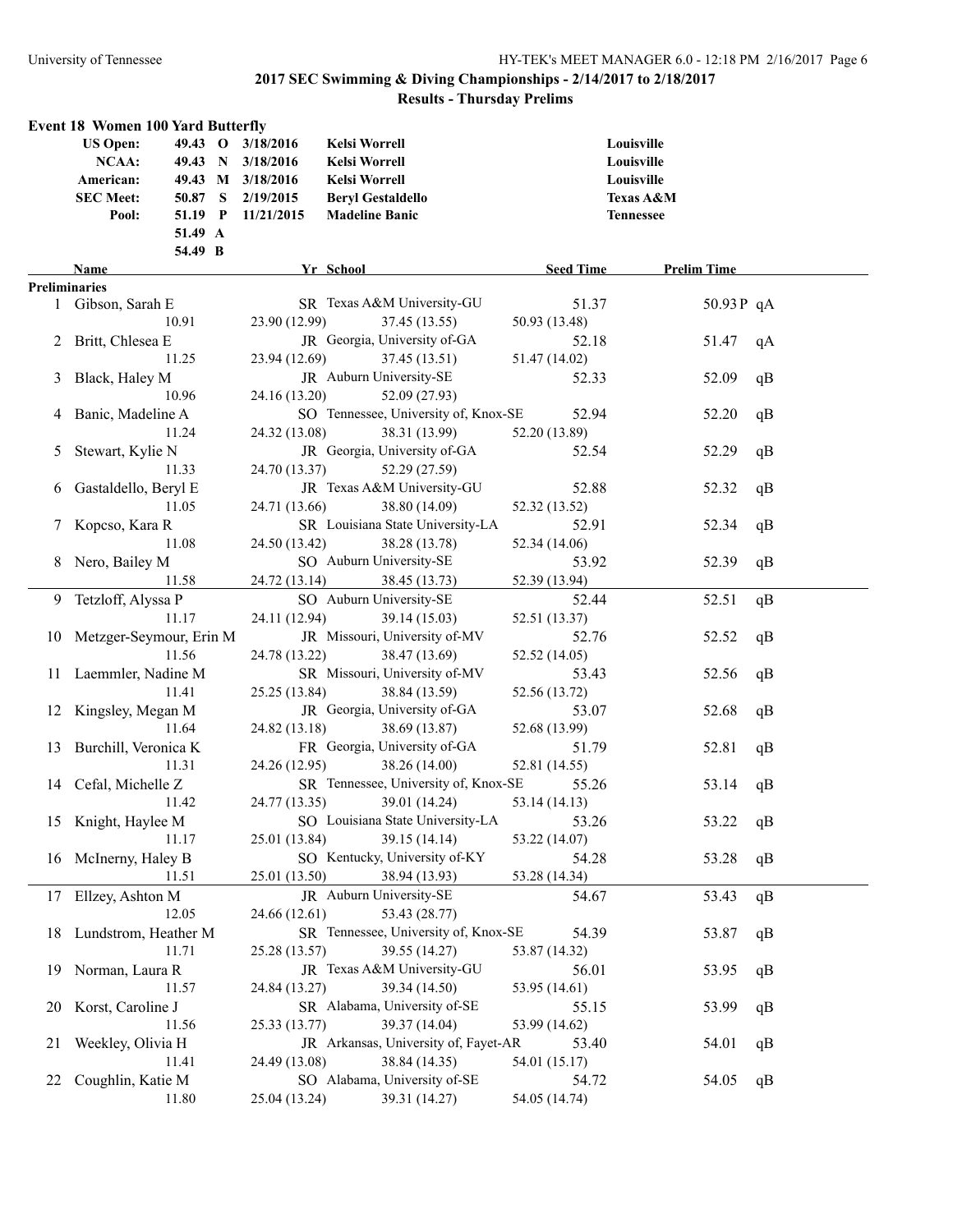| 23 Lappin, Christina M<br>11.67<br>24 Yambor-Maul, Alyssa M<br>11.80<br>25 Martin, Maddie C<br>11.28<br>26 Musser, Hannah E<br>11.83<br>27 Dressel, Sherridon L<br>11.65<br>John-Williams, Kimberlee C<br>12.02 | 25.40(13.73)<br>25.53(13.73)<br>25.08 (13.80)<br>25.63 (13.80)<br>25.55 (13.90)                                                                                                                                                                                                                                                                                                                                                                 | FR South Carolina, University of,-SC<br>39.18 (13.78)<br>SR Florida, University of-FL<br>39.39 (13.86)<br>SR Auburn University-SE<br>39.42 (14.34)<br>JR Alabama, University of-SE<br>39.88 (14.25)<br>FR Florida, University of-FL                    | 54.09<br>54.07 (14.89)<br>53.68<br>54.08 (14.69)<br>55.01<br>54.14 (14.72)<br>54.46                                                                                                                                                                                                                                                                                                                                                                                                                                                     | 54.07<br>54.08<br>54.14                                                                                                                                                                                                                                                                                                                                                                                                                                                                                                                                                                                                                                                                                                 | qB<br>qB<br>$\bf{B}$                                                                                                                |
|-----------------------------------------------------------------------------------------------------------------------------------------------------------------------------------------------------------------|-------------------------------------------------------------------------------------------------------------------------------------------------------------------------------------------------------------------------------------------------------------------------------------------------------------------------------------------------------------------------------------------------------------------------------------------------|--------------------------------------------------------------------------------------------------------------------------------------------------------------------------------------------------------------------------------------------------------|-----------------------------------------------------------------------------------------------------------------------------------------------------------------------------------------------------------------------------------------------------------------------------------------------------------------------------------------------------------------------------------------------------------------------------------------------------------------------------------------------------------------------------------------|-------------------------------------------------------------------------------------------------------------------------------------------------------------------------------------------------------------------------------------------------------------------------------------------------------------------------------------------------------------------------------------------------------------------------------------------------------------------------------------------------------------------------------------------------------------------------------------------------------------------------------------------------------------------------------------------------------------------------|-------------------------------------------------------------------------------------------------------------------------------------|
|                                                                                                                                                                                                                 |                                                                                                                                                                                                                                                                                                                                                                                                                                                 |                                                                                                                                                                                                                                                        |                                                                                                                                                                                                                                                                                                                                                                                                                                                                                                                                         |                                                                                                                                                                                                                                                                                                                                                                                                                                                                                                                                                                                                                                                                                                                         |                                                                                                                                     |
|                                                                                                                                                                                                                 |                                                                                                                                                                                                                                                                                                                                                                                                                                                 |                                                                                                                                                                                                                                                        |                                                                                                                                                                                                                                                                                                                                                                                                                                                                                                                                         |                                                                                                                                                                                                                                                                                                                                                                                                                                                                                                                                                                                                                                                                                                                         |                                                                                                                                     |
|                                                                                                                                                                                                                 |                                                                                                                                                                                                                                                                                                                                                                                                                                                 |                                                                                                                                                                                                                                                        |                                                                                                                                                                                                                                                                                                                                                                                                                                                                                                                                         |                                                                                                                                                                                                                                                                                                                                                                                                                                                                                                                                                                                                                                                                                                                         |                                                                                                                                     |
|                                                                                                                                                                                                                 |                                                                                                                                                                                                                                                                                                                                                                                                                                                 |                                                                                                                                                                                                                                                        |                                                                                                                                                                                                                                                                                                                                                                                                                                                                                                                                         |                                                                                                                                                                                                                                                                                                                                                                                                                                                                                                                                                                                                                                                                                                                         |                                                                                                                                     |
|                                                                                                                                                                                                                 |                                                                                                                                                                                                                                                                                                                                                                                                                                                 |                                                                                                                                                                                                                                                        |                                                                                                                                                                                                                                                                                                                                                                                                                                                                                                                                         |                                                                                                                                                                                                                                                                                                                                                                                                                                                                                                                                                                                                                                                                                                                         |                                                                                                                                     |
|                                                                                                                                                                                                                 |                                                                                                                                                                                                                                                                                                                                                                                                                                                 |                                                                                                                                                                                                                                                        |                                                                                                                                                                                                                                                                                                                                                                                                                                                                                                                                         |                                                                                                                                                                                                                                                                                                                                                                                                                                                                                                                                                                                                                                                                                                                         |                                                                                                                                     |
|                                                                                                                                                                                                                 |                                                                                                                                                                                                                                                                                                                                                                                                                                                 |                                                                                                                                                                                                                                                        |                                                                                                                                                                                                                                                                                                                                                                                                                                                                                                                                         | 54.24                                                                                                                                                                                                                                                                                                                                                                                                                                                                                                                                                                                                                                                                                                                   | B                                                                                                                                   |
|                                                                                                                                                                                                                 |                                                                                                                                                                                                                                                                                                                                                                                                                                                 |                                                                                                                                                                                                                                                        | 54.24 (14.36)                                                                                                                                                                                                                                                                                                                                                                                                                                                                                                                           |                                                                                                                                                                                                                                                                                                                                                                                                                                                                                                                                                                                                                                                                                                                         |                                                                                                                                     |
|                                                                                                                                                                                                                 |                                                                                                                                                                                                                                                                                                                                                                                                                                                 |                                                                                                                                                                                                                                                        | 55.52                                                                                                                                                                                                                                                                                                                                                                                                                                                                                                                                   | 54.26                                                                                                                                                                                                                                                                                                                                                                                                                                                                                                                                                                                                                                                                                                                   | $\bf{B}$                                                                                                                            |
|                                                                                                                                                                                                                 |                                                                                                                                                                                                                                                                                                                                                                                                                                                 | 40.07 (14.52)                                                                                                                                                                                                                                          | 54.26 (14.19)                                                                                                                                                                                                                                                                                                                                                                                                                                                                                                                           |                                                                                                                                                                                                                                                                                                                                                                                                                                                                                                                                                                                                                                                                                                                         |                                                                                                                                     |
|                                                                                                                                                                                                                 |                                                                                                                                                                                                                                                                                                                                                                                                                                                 | SR Georgia, University of-GA                                                                                                                                                                                                                           | 54.65                                                                                                                                                                                                                                                                                                                                                                                                                                                                                                                                   | 54.36                                                                                                                                                                                                                                                                                                                                                                                                                                                                                                                                                                                                                                                                                                                   | $\mathbf{B}$                                                                                                                        |
|                                                                                                                                                                                                                 | 25.57 (13.55)                                                                                                                                                                                                                                                                                                                                                                                                                                   | 39.56 (13.99)                                                                                                                                                                                                                                          | 54.36 (14.80)                                                                                                                                                                                                                                                                                                                                                                                                                                                                                                                           |                                                                                                                                                                                                                                                                                                                                                                                                                                                                                                                                                                                                                                                                                                                         |                                                                                                                                     |
| 29 Parker, Katherine E                                                                                                                                                                                          |                                                                                                                                                                                                                                                                                                                                                                                                                                                 | FR Georgia, University of-GA                                                                                                                                                                                                                           | 55.77                                                                                                                                                                                                                                                                                                                                                                                                                                                                                                                                   | 54.60                                                                                                                                                                                                                                                                                                                                                                                                                                                                                                                                                                                                                                                                                                                   |                                                                                                                                     |
| 11.99                                                                                                                                                                                                           | 25.34(13.35)                                                                                                                                                                                                                                                                                                                                                                                                                                    | 39.88 (14.54)                                                                                                                                                                                                                                          | 54.60 (14.72)                                                                                                                                                                                                                                                                                                                                                                                                                                                                                                                           |                                                                                                                                                                                                                                                                                                                                                                                                                                                                                                                                                                                                                                                                                                                         |                                                                                                                                     |
| 30 Churman, Kayla M                                                                                                                                                                                             |                                                                                                                                                                                                                                                                                                                                                                                                                                                 | SO Kentucky, University of-KY                                                                                                                                                                                                                          | 55.32                                                                                                                                                                                                                                                                                                                                                                                                                                                                                                                                   | 54.78                                                                                                                                                                                                                                                                                                                                                                                                                                                                                                                                                                                                                                                                                                                   |                                                                                                                                     |
|                                                                                                                                                                                                                 |                                                                                                                                                                                                                                                                                                                                                                                                                                                 |                                                                                                                                                                                                                                                        |                                                                                                                                                                                                                                                                                                                                                                                                                                                                                                                                         |                                                                                                                                                                                                                                                                                                                                                                                                                                                                                                                                                                                                                                                                                                                         |                                                                                                                                     |
|                                                                                                                                                                                                                 |                                                                                                                                                                                                                                                                                                                                                                                                                                                 |                                                                                                                                                                                                                                                        |                                                                                                                                                                                                                                                                                                                                                                                                                                                                                                                                         |                                                                                                                                                                                                                                                                                                                                                                                                                                                                                                                                                                                                                                                                                                                         |                                                                                                                                     |
|                                                                                                                                                                                                                 |                                                                                                                                                                                                                                                                                                                                                                                                                                                 |                                                                                                                                                                                                                                                        |                                                                                                                                                                                                                                                                                                                                                                                                                                                                                                                                         |                                                                                                                                                                                                                                                                                                                                                                                                                                                                                                                                                                                                                                                                                                                         |                                                                                                                                     |
|                                                                                                                                                                                                                 |                                                                                                                                                                                                                                                                                                                                                                                                                                                 |                                                                                                                                                                                                                                                        |                                                                                                                                                                                                                                                                                                                                                                                                                                                                                                                                         |                                                                                                                                                                                                                                                                                                                                                                                                                                                                                                                                                                                                                                                                                                                         |                                                                                                                                     |
|                                                                                                                                                                                                                 |                                                                                                                                                                                                                                                                                                                                                                                                                                                 |                                                                                                                                                                                                                                                        |                                                                                                                                                                                                                                                                                                                                                                                                                                                                                                                                         |                                                                                                                                                                                                                                                                                                                                                                                                                                                                                                                                                                                                                                                                                                                         |                                                                                                                                     |
|                                                                                                                                                                                                                 |                                                                                                                                                                                                                                                                                                                                                                                                                                                 |                                                                                                                                                                                                                                                        |                                                                                                                                                                                                                                                                                                                                                                                                                                                                                                                                         |                                                                                                                                                                                                                                                                                                                                                                                                                                                                                                                                                                                                                                                                                                                         |                                                                                                                                     |
|                                                                                                                                                                                                                 |                                                                                                                                                                                                                                                                                                                                                                                                                                                 |                                                                                                                                                                                                                                                        |                                                                                                                                                                                                                                                                                                                                                                                                                                                                                                                                         |                                                                                                                                                                                                                                                                                                                                                                                                                                                                                                                                                                                                                                                                                                                         |                                                                                                                                     |
|                                                                                                                                                                                                                 |                                                                                                                                                                                                                                                                                                                                                                                                                                                 |                                                                                                                                                                                                                                                        |                                                                                                                                                                                                                                                                                                                                                                                                                                                                                                                                         |                                                                                                                                                                                                                                                                                                                                                                                                                                                                                                                                                                                                                                                                                                                         |                                                                                                                                     |
|                                                                                                                                                                                                                 |                                                                                                                                                                                                                                                                                                                                                                                                                                                 |                                                                                                                                                                                                                                                        |                                                                                                                                                                                                                                                                                                                                                                                                                                                                                                                                         |                                                                                                                                                                                                                                                                                                                                                                                                                                                                                                                                                                                                                                                                                                                         |                                                                                                                                     |
|                                                                                                                                                                                                                 |                                                                                                                                                                                                                                                                                                                                                                                                                                                 |                                                                                                                                                                                                                                                        |                                                                                                                                                                                                                                                                                                                                                                                                                                                                                                                                         |                                                                                                                                                                                                                                                                                                                                                                                                                                                                                                                                                                                                                                                                                                                         |                                                                                                                                     |
|                                                                                                                                                                                                                 |                                                                                                                                                                                                                                                                                                                                                                                                                                                 |                                                                                                                                                                                                                                                        |                                                                                                                                                                                                                                                                                                                                                                                                                                                                                                                                         |                                                                                                                                                                                                                                                                                                                                                                                                                                                                                                                                                                                                                                                                                                                         |                                                                                                                                     |
|                                                                                                                                                                                                                 |                                                                                                                                                                                                                                                                                                                                                                                                                                                 |                                                                                                                                                                                                                                                        |                                                                                                                                                                                                                                                                                                                                                                                                                                                                                                                                         |                                                                                                                                                                                                                                                                                                                                                                                                                                                                                                                                                                                                                                                                                                                         |                                                                                                                                     |
|                                                                                                                                                                                                                 |                                                                                                                                                                                                                                                                                                                                                                                                                                                 |                                                                                                                                                                                                                                                        |                                                                                                                                                                                                                                                                                                                                                                                                                                                                                                                                         |                                                                                                                                                                                                                                                                                                                                                                                                                                                                                                                                                                                                                                                                                                                         |                                                                                                                                     |
| 11.74                                                                                                                                                                                                           |                                                                                                                                                                                                                                                                                                                                                                                                                                                 | 39.91 (14.56)                                                                                                                                                                                                                                          | 55.17 (15.26)                                                                                                                                                                                                                                                                                                                                                                                                                                                                                                                           |                                                                                                                                                                                                                                                                                                                                                                                                                                                                                                                                                                                                                                                                                                                         |                                                                                                                                     |
| Souther, Lexi D                                                                                                                                                                                                 |                                                                                                                                                                                                                                                                                                                                                                                                                                                 |                                                                                                                                                                                                                                                        | 55.45                                                                                                                                                                                                                                                                                                                                                                                                                                                                                                                                   | 55.26                                                                                                                                                                                                                                                                                                                                                                                                                                                                                                                                                                                                                                                                                                                   |                                                                                                                                     |
| 11.57                                                                                                                                                                                                           | 25.42 (13.85)                                                                                                                                                                                                                                                                                                                                                                                                                                   | 40.02(14.60)                                                                                                                                                                                                                                           | 55.26 (15.24)                                                                                                                                                                                                                                                                                                                                                                                                                                                                                                                           |                                                                                                                                                                                                                                                                                                                                                                                                                                                                                                                                                                                                                                                                                                                         |                                                                                                                                     |
| 38 Koch, Rachel L                                                                                                                                                                                               |                                                                                                                                                                                                                                                                                                                                                                                                                                                 |                                                                                                                                                                                                                                                        | 55.56                                                                                                                                                                                                                                                                                                                                                                                                                                                                                                                                   | 55.33                                                                                                                                                                                                                                                                                                                                                                                                                                                                                                                                                                                                                                                                                                                   |                                                                                                                                     |
| 11.88                                                                                                                                                                                                           | 25.61 (13.73)                                                                                                                                                                                                                                                                                                                                                                                                                                   | 40.27(14.66)                                                                                                                                                                                                                                           | 55.33 (15.06)                                                                                                                                                                                                                                                                                                                                                                                                                                                                                                                           |                                                                                                                                                                                                                                                                                                                                                                                                                                                                                                                                                                                                                                                                                                                         |                                                                                                                                     |
|                                                                                                                                                                                                                 |                                                                                                                                                                                                                                                                                                                                                                                                                                                 |                                                                                                                                                                                                                                                        |                                                                                                                                                                                                                                                                                                                                                                                                                                                                                                                                         |                                                                                                                                                                                                                                                                                                                                                                                                                                                                                                                                                                                                                                                                                                                         |                                                                                                                                     |
|                                                                                                                                                                                                                 |                                                                                                                                                                                                                                                                                                                                                                                                                                                 |                                                                                                                                                                                                                                                        |                                                                                                                                                                                                                                                                                                                                                                                                                                                                                                                                         |                                                                                                                                                                                                                                                                                                                                                                                                                                                                                                                                                                                                                                                                                                                         |                                                                                                                                     |
|                                                                                                                                                                                                                 |                                                                                                                                                                                                                                                                                                                                                                                                                                                 |                                                                                                                                                                                                                                                        |                                                                                                                                                                                                                                                                                                                                                                                                                                                                                                                                         |                                                                                                                                                                                                                                                                                                                                                                                                                                                                                                                                                                                                                                                                                                                         |                                                                                                                                     |
|                                                                                                                                                                                                                 |                                                                                                                                                                                                                                                                                                                                                                                                                                                 |                                                                                                                                                                                                                                                        |                                                                                                                                                                                                                                                                                                                                                                                                                                                                                                                                         |                                                                                                                                                                                                                                                                                                                                                                                                                                                                                                                                                                                                                                                                                                                         |                                                                                                                                     |
|                                                                                                                                                                                                                 |                                                                                                                                                                                                                                                                                                                                                                                                                                                 |                                                                                                                                                                                                                                                        |                                                                                                                                                                                                                                                                                                                                                                                                                                                                                                                                         |                                                                                                                                                                                                                                                                                                                                                                                                                                                                                                                                                                                                                                                                                                                         |                                                                                                                                     |
|                                                                                                                                                                                                                 |                                                                                                                                                                                                                                                                                                                                                                                                                                                 |                                                                                                                                                                                                                                                        |                                                                                                                                                                                                                                                                                                                                                                                                                                                                                                                                         |                                                                                                                                                                                                                                                                                                                                                                                                                                                                                                                                                                                                                                                                                                                         |                                                                                                                                     |
|                                                                                                                                                                                                                 |                                                                                                                                                                                                                                                                                                                                                                                                                                                 |                                                                                                                                                                                                                                                        |                                                                                                                                                                                                                                                                                                                                                                                                                                                                                                                                         |                                                                                                                                                                                                                                                                                                                                                                                                                                                                                                                                                                                                                                                                                                                         |                                                                                                                                     |
|                                                                                                                                                                                                                 |                                                                                                                                                                                                                                                                                                                                                                                                                                                 |                                                                                                                                                                                                                                                        |                                                                                                                                                                                                                                                                                                                                                                                                                                                                                                                                         |                                                                                                                                                                                                                                                                                                                                                                                                                                                                                                                                                                                                                                                                                                                         |                                                                                                                                     |
|                                                                                                                                                                                                                 |                                                                                                                                                                                                                                                                                                                                                                                                                                                 |                                                                                                                                                                                                                                                        |                                                                                                                                                                                                                                                                                                                                                                                                                                                                                                                                         |                                                                                                                                                                                                                                                                                                                                                                                                                                                                                                                                                                                                                                                                                                                         |                                                                                                                                     |
|                                                                                                                                                                                                                 |                                                                                                                                                                                                                                                                                                                                                                                                                                                 |                                                                                                                                                                                                                                                        |                                                                                                                                                                                                                                                                                                                                                                                                                                                                                                                                         |                                                                                                                                                                                                                                                                                                                                                                                                                                                                                                                                                                                                                                                                                                                         |                                                                                                                                     |
|                                                                                                                                                                                                                 |                                                                                                                                                                                                                                                                                                                                                                                                                                                 |                                                                                                                                                                                                                                                        |                                                                                                                                                                                                                                                                                                                                                                                                                                                                                                                                         |                                                                                                                                                                                                                                                                                                                                                                                                                                                                                                                                                                                                                                                                                                                         |                                                                                                                                     |
|                                                                                                                                                                                                                 |                                                                                                                                                                                                                                                                                                                                                                                                                                                 |                                                                                                                                                                                                                                                        |                                                                                                                                                                                                                                                                                                                                                                                                                                                                                                                                         |                                                                                                                                                                                                                                                                                                                                                                                                                                                                                                                                                                                                                                                                                                                         |                                                                                                                                     |
|                                                                                                                                                                                                                 |                                                                                                                                                                                                                                                                                                                                                                                                                                                 |                                                                                                                                                                                                                                                        |                                                                                                                                                                                                                                                                                                                                                                                                                                                                                                                                         |                                                                                                                                                                                                                                                                                                                                                                                                                                                                                                                                                                                                                                                                                                                         |                                                                                                                                     |
| Forrester, Patricia D                                                                                                                                                                                           |                                                                                                                                                                                                                                                                                                                                                                                                                                                 |                                                                                                                                                                                                                                                        | 57.81                                                                                                                                                                                                                                                                                                                                                                                                                                                                                                                                   |                                                                                                                                                                                                                                                                                                                                                                                                                                                                                                                                                                                                                                                                                                                         |                                                                                                                                     |
| 12.14                                                                                                                                                                                                           | 25.97 (13.83)                                                                                                                                                                                                                                                                                                                                                                                                                                   | 40.46 (14.49)                                                                                                                                                                                                                                          | 56.08 (15.62)                                                                                                                                                                                                                                                                                                                                                                                                                                                                                                                           |                                                                                                                                                                                                                                                                                                                                                                                                                                                                                                                                                                                                                                                                                                                         |                                                                                                                                     |
| Paspalas, Christina M                                                                                                                                                                                           |                                                                                                                                                                                                                                                                                                                                                                                                                                                 |                                                                                                                                                                                                                                                        | 58.15                                                                                                                                                                                                                                                                                                                                                                                                                                                                                                                                   | 56.13                                                                                                                                                                                                                                                                                                                                                                                                                                                                                                                                                                                                                                                                                                                   |                                                                                                                                     |
|                                                                                                                                                                                                                 | 26.00()                                                                                                                                                                                                                                                                                                                                                                                                                                         | 56.13 (30.13)                                                                                                                                                                                                                                          |                                                                                                                                                                                                                                                                                                                                                                                                                                                                                                                                         |                                                                                                                                                                                                                                                                                                                                                                                                                                                                                                                                                                                                                                                                                                                         |                                                                                                                                     |
|                                                                                                                                                                                                                 |                                                                                                                                                                                                                                                                                                                                                                                                                                                 |                                                                                                                                                                                                                                                        |                                                                                                                                                                                                                                                                                                                                                                                                                                                                                                                                         |                                                                                                                                                                                                                                                                                                                                                                                                                                                                                                                                                                                                                                                                                                                         |                                                                                                                                     |
|                                                                                                                                                                                                                 |                                                                                                                                                                                                                                                                                                                                                                                                                                                 |                                                                                                                                                                                                                                                        |                                                                                                                                                                                                                                                                                                                                                                                                                                                                                                                                         |                                                                                                                                                                                                                                                                                                                                                                                                                                                                                                                                                                                                                                                                                                                         |                                                                                                                                     |
|                                                                                                                                                                                                                 |                                                                                                                                                                                                                                                                                                                                                                                                                                                 |                                                                                                                                                                                                                                                        |                                                                                                                                                                                                                                                                                                                                                                                                                                                                                                                                         |                                                                                                                                                                                                                                                                                                                                                                                                                                                                                                                                                                                                                                                                                                                         |                                                                                                                                     |
|                                                                                                                                                                                                                 |                                                                                                                                                                                                                                                                                                                                                                                                                                                 |                                                                                                                                                                                                                                                        |                                                                                                                                                                                                                                                                                                                                                                                                                                                                                                                                         |                                                                                                                                                                                                                                                                                                                                                                                                                                                                                                                                                                                                                                                                                                                         |                                                                                                                                     |
|                                                                                                                                                                                                                 | 12.01<br>31 Moran, Kayla M<br>11.72<br>32 Ball, Emma<br>11.49<br>Sapienza, Breanna M<br>11.45<br>Wiggins, Meghan A<br>11.96<br>35 Pick, Gabrielle J<br>12.27<br>36 Grossman, Helen H<br>39 Chambliss, Dalton D<br>11.84<br>Gehrke, Madeleine S<br>11.24<br>41 Weiss, Taylor R<br>11.93<br>Branaman, Mairyn G<br>11.62<br>Coloma, Samantha I<br>12.20<br>Burnett, Natalie K<br>11.55<br>Wilts, Samantha E<br>12.15<br>Hamilton, Paige E<br>12.21 | 25.61(13.60)<br>25.45(13.73)<br>25.47 (13.98)<br>25.21 (13.76)<br>25.69(13.73)<br>25.91 (13.64)<br>25.35(13.61)<br>25.45 (13.61)<br>25.19(13.95)<br>25.84 (13.91)<br>25.83 (14.21)<br>26.55 (14.35)<br>25.56 (14.01)<br>25.62 (13.47)<br>26.65 (14.44) | 40.17 (14.56)<br>SR Vanderbilt University-SE<br>40.30(14.85)<br>FR Florida, University of-FL<br>40.33 (14.86)<br>JR Vanderbilt University-SE<br>39.89 (14.68)<br>40.08 (14.39)<br>40.53 (14.62)<br>FR Alabama, University of-SE<br>SR Vanderbilt University-SE<br>55.38 (29.93)<br>SO Missouri, University of-MV<br>40.04(14.85)<br>40.48 (14.64)<br>40.73 (14.90)<br>FR Missouri, University of-MV<br>40.93 (14.38)<br>40.48 (14.92)<br>SO Missouri, University of-MV<br>40.53 (14.91)<br>FR Vanderbilt University-SE<br>41.62 (14.97) | 54.78 (14.61)<br>55.47<br>54.81 (14.51)<br>55.58<br>54.84 (14.51)<br>54.23<br>54.93 (15.04)<br>SO Tennessee, University of, Knox-SE<br>57.14<br>55.05 (14.97)<br>SO Louisiana State University-LA<br>54.51<br>55.09 (14.56)<br>FR Louisiana State University-LA<br>54.45<br>FR Arkansas, University of, Fayet-AR<br>55.80<br>54.14<br>55.41 (15.37)<br>JR Arkansas, University of, Fayet-AR<br>55.70<br>55.51 (15.03)<br>JR South Carolina, University of,-SC<br>55.50<br>55.69 (14.96)<br>55.78<br>55.77 (14.84)<br>SR Arkansas, University of, Fayet-AR<br>54.80<br>55.88 (15.40)<br>SR Tennessee, University of, Knox-SE<br>SO Tennessee, University of, Knox-SE<br>56.56<br>56.14 (15.61)<br>55.95<br>56.35 (14.73) | 54.81<br>54.84<br>54.93<br>55.05<br>55.09<br>55.17<br>55.38<br>55.41<br>55.51<br>55.69<br>55.77<br>55.88<br>56.08<br>56.14<br>56.35 |

#### **Preliminaries ... (Event 18 Women 100 Yard Butterfly)**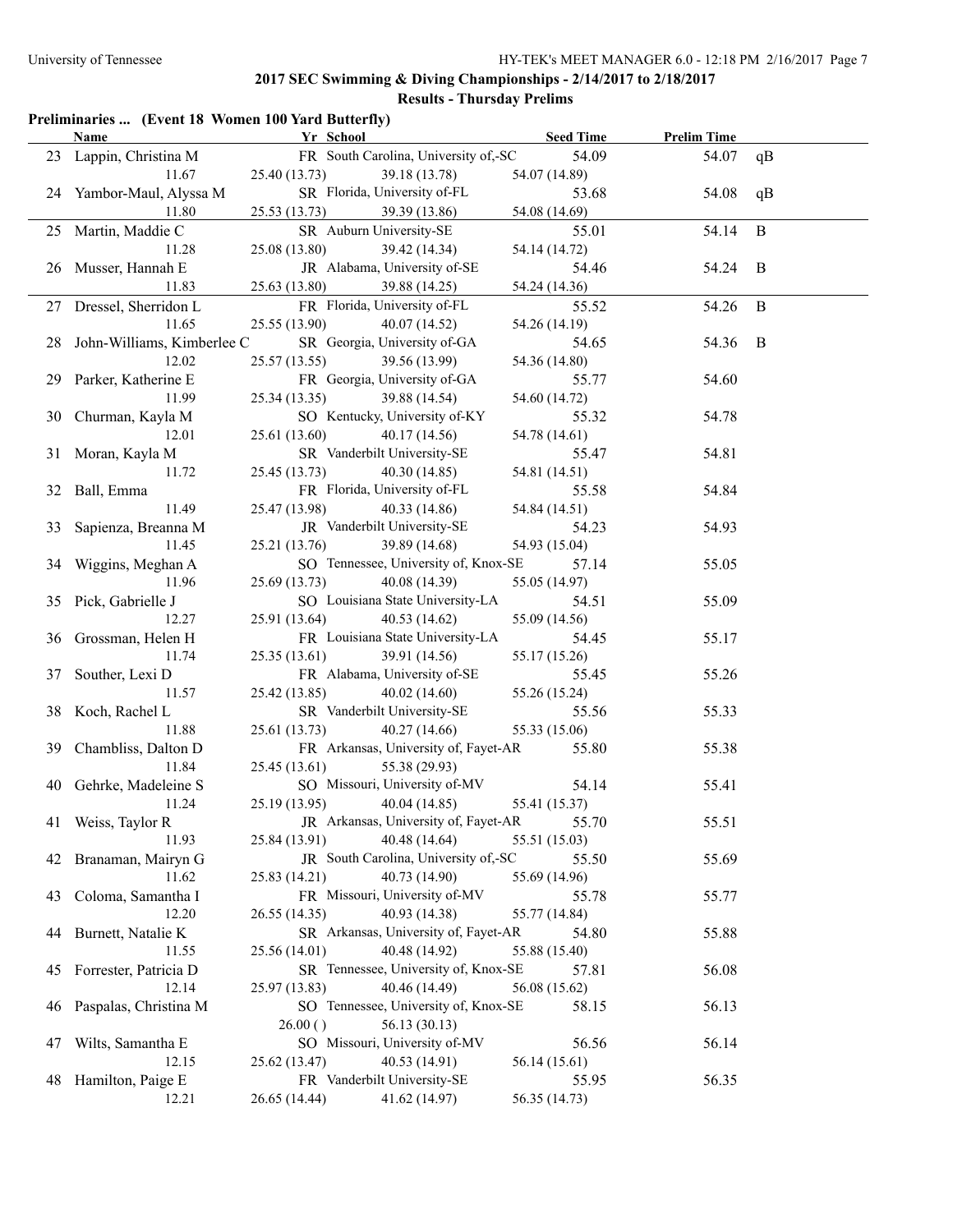|    | Preliminaries  (Event 18 Women 100 Yard Butterfly) |         |   |                   |                                      |                  |                    |    |
|----|----------------------------------------------------|---------|---|-------------------|--------------------------------------|------------------|--------------------|----|
|    | Name                                               |         |   |                   | Yr School                            | <b>Seed Time</b> | <b>Prelim Time</b> |    |
| 49 | Vincent, Taylor M                                  |         |   |                   | SR South Carolina, University of,-SC | 57.99            | 56.50              |    |
|    | 11.84                                              |         |   | 25.94(14.10)      | 41.06(15.12)                         | 56.50 (15.44)    |                    |    |
|    | 50 Primdahl, Erin K                                |         |   |                   | JR Vanderbilt University-SE          | 57.88            | 57.70              |    |
|    | 12.47                                              |         |   | 27.04 (14.57)     | 42.11 (15.07)                        | 57.70 (15.59)    |                    |    |
|    | 51 Menendez Nava, Ana<br>12.67                     |         |   |                   | FR South Carolina, University of,-SC | NT               | 58.60              |    |
|    |                                                    |         |   | 26.99 (14.32)     | 42.30(15.31)                         | 58.60 (16.30)    |                    |    |
|    | <b>Event 19 Men 100 Yard Butterfly</b>             |         |   |                   |                                      |                  |                    |    |
|    | <b>US Open:</b>                                    |         |   | 43.84 O 12/2/2016 | <b>Tom Shields</b>                   |                  | California Aquat   |    |
|    | NCAA:                                              | 44.01 N |   | 3/25/2016         | <b>Joseph Schooling</b>              | <b>Texas</b>     |                    |    |
|    | American:                                          |         |   | 43.84 M 12/2/2016 | <b>Tom Shields</b>                   |                  | California Aquat   |    |
|    | <b>SEC Meet:</b>                                   | 44.80   | S | 2/18/2016         | <b>Caeleb Dressel</b>                | Florida          |                    |    |
|    | Pool:                                              | 44.94 P |   | 12/6/2013         | <b>Matt Grevers</b>                  |                  |                    |    |
|    |                                                    | 45.73 A |   |                   |                                      |                  |                    |    |
|    |                                                    | 48.29 B |   |                   |                                      |                  |                    |    |
|    | Name                                               |         |   |                   | Yr School                            | <b>Seed Time</b> | <b>Prelim Time</b> |    |
|    | <b>Preliminaries</b><br>1 Dressel, Caeleb R        |         |   |                   | JR Florida, University of-FL         | 44.86            | 44.87P qA          |    |
|    | 9.48                                               |         |   | 20.91 (11.43)     | 32.81 (11.90)                        | 44.87 (12.06)    |                    |    |
| 2  | Sansoucie, Andrew J                                |         |   |                   | SR Missouri, University of-MV        | 44.86            | 45.97              | qB |
|    | 9.91                                               |         |   | 21.54(11.63)      | 33.44 (11.90)                        | 45.97 (12.53)    |                    |    |
| 3  | Martinez, Luis C                                   |         |   |                   | JR Auburn University-SE              | 46.20            | 46.02              | qB |
|    |                                                    |         |   | 21.46()           | 46.02 (24.56)                        |                  |                    |    |
|    | Rysemus, Logan E                                   |         |   |                   | SR Louisiana State University-LA     | 45.98            | 46.10              |    |
| 4  | 10.10                                              |         |   | 21.61 (11.51)     | 33.65 (12.04)                        |                  |                    | qB |
|    |                                                    |         |   |                   | JR Alabama, University of-SE         | 46.10 (12.45)    |                    |    |
| 5  | Kaliszak, Luke J<br>9.95                           |         |   |                   |                                      | 46.54            | 46.15              | qB |
|    |                                                    |         |   | 21.41 (11.46)     | 33.60 (12.19)                        | 46.15 (12.55)    |                    |    |
| 6  | Oslin, Connor J                                    |         |   |                   | SR Alabama, University of-SE         | 48.26            | 46.16              | qB |
|    | 10.15                                              |         |   | 21.56 (11.41)     | 46.16 (24.60)                        |                  |                    |    |
| 7  | Switkowski, Jan                                    |         |   |                   | JR Florida, University of-FL         | 47.19            | 46.22              | qB |
|    | 9.73                                               |         |   | 21.54 (11.81)     | 33.89 (12.35)                        | 46.22 (12.33)    |                    |    |
| 8  | Coetzee, Ryan                                      |         |   |                   | JR Tennessee, University of, Knox-SE | 47.77            | 46.23              | qB |
|    | 10.06                                              |         |   | 21.56 (11.50)     | 33.81 (12.25)                        | 46.23 (12.42)    |                    |    |
|    | 9 Dale, Taylor L                                   |         |   |                   | SR Georgia, University of-GA         | 46.48            | 46.28              | qB |
|    | 10.13                                              |         |   | 22.04 (11.91)     | 46.28 (24.24)                        |                  |                    |    |
|    | 10 Clark, Pace T                                   |         |   |                   | SR Georgia, University of-GA         | 47.63            | 46.43              | qB |
|    | 9.89                                               |         |   |                   | 21.89 (12.00) 34.11 (12.22)          | 46.43 (12.32)    |                    |    |
|    | 11 McCloskey, Liam M                               |         |   |                   | SO Auburn University-SE              | 47.19            | 46.44              | qB |
|    | 9.68                                               |         |   | 21.67 (11.99)     | 33.97 (12.30)                        | 46.44 (12.47)    |                    |    |
| 12 | Grassi, Santiago                                   |         |   |                   | FR Auburn University-SE              | 47.19            | 46.80              | qB |
|    | 9.87                                               |         |   | 21.87 (12.00)     | 34.29 (12.42)                        | 46.80 (12.51)    |                    |    |
| 13 | Goldman, Brandon R                                 |         |   |                   | SR Louisiana State University-LA     | NT               | 46.82              | qB |
|    | 10.11                                              |         |   | 21.96 (11.85)     | 34.46 (12.50)                        | 46.82 (12.36)    |                    |    |
| 14 | Ballard, Foster W                                  |         |   |                   | SO Auburn University-SE              | 47.62            | 46.93              | qB |
|    | 9.88                                               |         |   | 21.88 (12.00)     | 34.34 (12.46)                        | 46.93 (12.59)    |                    |    |
| 15 | Holoda, Peter                                      |         |   |                   | JR Auburn University-SE              | 47.17            | 46.95              | qB |
|    | 10.03                                              |         |   | 21.99 (11.96)     | 34.40 (12.41)                        | 46.95 (12.55)    |                    |    |
|    | 16 Boland, Jonathan P                              |         |   |                   | SR South Carolina, University of,-SC | 47.75            | 47.01              | qB |
|    | 9.76                                               |         |   | 21.26 (11.50)     | 34.05 (12.79)                        | 47.01 (12.96)    |                    |    |
|    | 17 Hein, Daniel W                                  |         |   |                   | FR Missouri, University of-MV        | 46.82            | J47.01             | qB |
|    | 9.76                                               |         |   | 21.57 (11.81)     | 34.15 (12.58)                        | 47.01 (12.86)    |                    |    |
| 18 | Blyzinskyj, Jack A                                 |         |   |                   | SR Florida, University of-FL         | 49.71            | 47.06              | qB |
|    | 10.00                                              |         |   | 21.78 (11.78)     | 34.58 (12.80)                        | 47.06 (12.48)    |                    |    |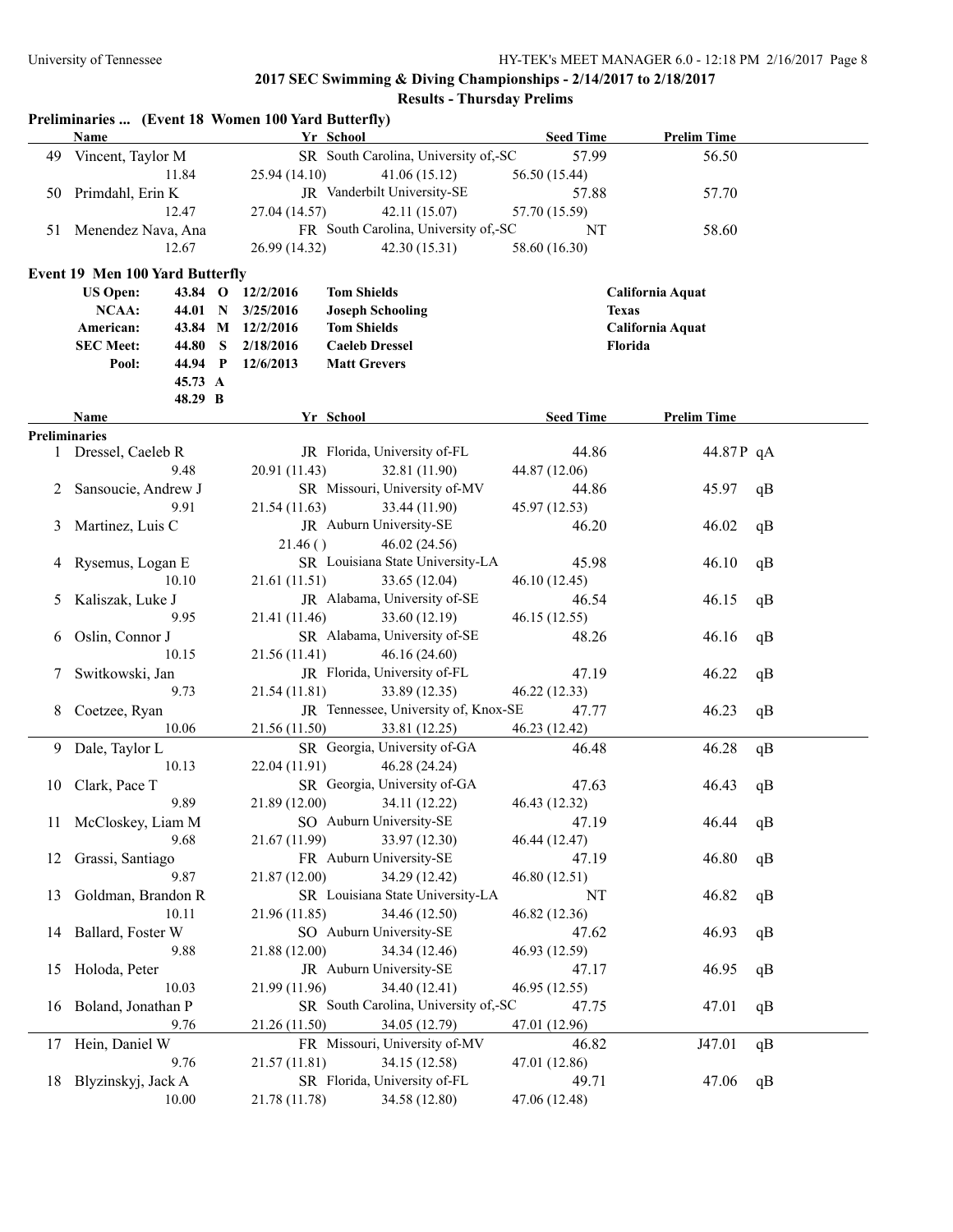#### **Preliminaries ... (Event 19 Men 100 Yard Butterfly)**

|     | Name                      | Yr School                            | <b>Seed Time</b> | <b>Prelim Time</b> |             |
|-----|---------------------------|--------------------------------------|------------------|--------------------|-------------|
|     | 19 Ayar, Turker           | SR Texas A&M University-GU           | 47.26            | 47.39              | qB          |
|     | 9.87                      | 21.63(11.76)<br>34.27 (12.64)        | 47.39 (13.12)    |                    |             |
|     | 20 Wallace, Martin L      | SR Missouri, University of-MV        | 47.40            | 47.43              | qB          |
|     | 10.07                     | 22.05 (11.98)<br>34.51 (12.46)       | 47.43 (12.92)    |                    |             |
| 21  | Brooks, Powell P          | JR Georgia, University of-GA         | 48.15            | 47.44              | qB          |
|     | 10.45                     | 22.37 (11.92)<br>34.87 (12.50)       | 47.44 (12.57)    |                    |             |
| 22  | Slaton, Micah L           | FR Missouri, University of-MV        | 47.22            | 47.46              | qB          |
|     | 10.11                     | 22.29 (12.18)<br>34.49 (12.20)       | 47.46 (12.97)    |                    |             |
|     | 23 Higgins, Kyle D        | SR Kentucky, University of-KY        | 47.42            | 47.47              | qB          |
|     | 10.12                     | 22.16 (12.04)<br>34.80 (12.64)       | 47.47 (12.67)    |                    |             |
|     | 24 Mankus, Luke A         | SO Missouri, University of-MV        | 47.65            | 47.65              | qB          |
|     | 10.16                     | 21.80 (11.64)<br>34.62 (12.82)       | 47.65 (13.03)    |                    |             |
|     | 25 Dingess, David A       | SO Kentucky, University of-KY        | 49.27            | 47.77              | $\mathbf B$ |
|     | 9.96                      | 22.09(12.13)<br>34.65 (12.56)        | 47.77 (13.12)    |                    |             |
|     | 26 Smith, Jacob D         | JR Kentucky, University of-KY        | 49.35            | 47.78              | B           |
|     | 10.06                     | 22.14 (12.08)<br>34.79 (12.65)       | 47.78 (12.99)    |                    |             |
| 27  | Schwingenschloegl, Fabian | SR Missouri, University of-MV        | 47.00            | 47.79              | B           |
|     | 9.99                      | 22.04 (12.05)<br>34.82 (12.78)       | 47.79 (12.97)    |                    |             |
| 28  | Waddell, Zane             | FR Alabama, University of-SE         | 46.98            | 47.87              | B           |
|     | 10.05                     | 22.03 (11.98)<br>34.81 (12.78)       | 47.87 (13.06)    |                    |             |
|     | 29 Ramoska, Robert R      | SR Alabama, University of-SE         | 49.10            | 47.90              | B           |
|     | 10.21                     | 22.14 (11.93)<br>34.70 (12.56)       | 47.90 (13.20)    |                    |             |
| 30  | Tosh, Caleb J             | JR South Carolina, University of,-SC | 48.84            | 47.95              | B           |
|     | 10.35                     | 22.50(12.15)<br>35.20 (12.70)        | 47.95 (12.75)    |                    |             |
| 31  | Beach, Matthew G          | SO Kentucky, University of-KY        | 48.59            | 48.12              | B           |
|     | 10.39                     | 22.37 (11.98)<br>35.31 (12.94)       | 48.12 (12.81)    |                    |             |
| 32  | Verhage, Braga G          | FR Tennessee, University of, Knox-SE | 49.41            | 48.22              | B           |
|     | 10.03                     | 21.96 (11.93)<br>34.98 (13.02)       | 48.22 (13.24)    |                    |             |
|     | 33 Jones, Harrison H      | SO Louisiana State University-LA     | 48.33            | 48.36              |             |
|     | 10.28                     | 22.60 (12.32)<br>35.45 (12.85)       | 48.36 (12.91)    |                    |             |
|     | 34 Atmore, Blake B        | SO Georgia, University of-GA         | 48.24            | 48.45              |             |
|     | 10.41                     | 22.57(12.16)<br>35.33 (12.76)        | 48.45 (13.12)    |                    |             |
|     | 35 Koster, Adam R         | FR Texas A&M University-GU           | 48.71            | 48.49              |             |
|     | 10.10                     | 22.30 (12.20)<br>35.16 (12.86)       | 48.49 (13.33)    |                    |             |
|     | 36 Kelsoe, Jacob W        | SR Alabama, University of-SE         | 49.50            | 48.55              |             |
|     | 10.34                     | 22.46 (12.12)<br>35.41 (12.95)       | 48.55 (13.14)    |                    |             |
|     | 37 Copeland, Taylor B     | SR Auburn University-SE              | 49.12            | 48.56              |             |
|     | 10.40                     | 35.23 (12.79)<br>22.44 (12.04)       | 48.56 (13.33)    |                    |             |
|     | 38 Clough, Lewis          | FR Louisiana State University-LA     | 48.45            | 48.60              |             |
|     | 10.35                     | 35.35 (12.70)<br>22.65 (12.30)       | 48.60 (13.25)    |                    |             |
| *39 | Kananowicz, Bryce A       | JR South Carolina, University of,-SC | NT               | 48.68              |             |
|     | 10.20                     | 35.38(13.13)<br>22.25 (12.05)        | 48.68 (13.30)    |                    |             |
| *39 | Hirstein, Austin X        | JR Tennessee, University of, Knox-SE | 49.95            | 48.68              |             |
|     | 10.36                     | 35.41 (12.58)<br>22.83 (12.47)       | 48.68 (13.27)    |                    |             |
| 41  | Riggs, William H          | FR South Carolina, University of,-SC | 50.46            | 48.69              |             |
|     | 10.62                     | 35.69 (12.75)<br>22.94 (12.32)       | 48.69 (13.00)    |                    |             |
| 42  | Mescolote, Joao Victor O  | JR Louisiana State University-LA     | 49.30            | 48.71              |             |
|     | 9.84                      | 34.72 (12.82)<br>21.90 (12.06)       | 48.71 (13.99)    |                    |             |
| 43  | Rose, Justin S            | FR South Carolina, University of,-SC | 48.74            | 48.83              |             |
|     | 10.23                     | 35.37 (13.21)<br>22.16 (11.93)       | 48.83 (13.46)    |                    |             |
|     | 44 Monaghan, Colin M      | SO Georgia, University of-GA         | 48.79            | 48.93              |             |
|     | 10.09                     | 22.17 (12.08)<br>35.11 (12.94)       | 48.93 (13.82)    |                    |             |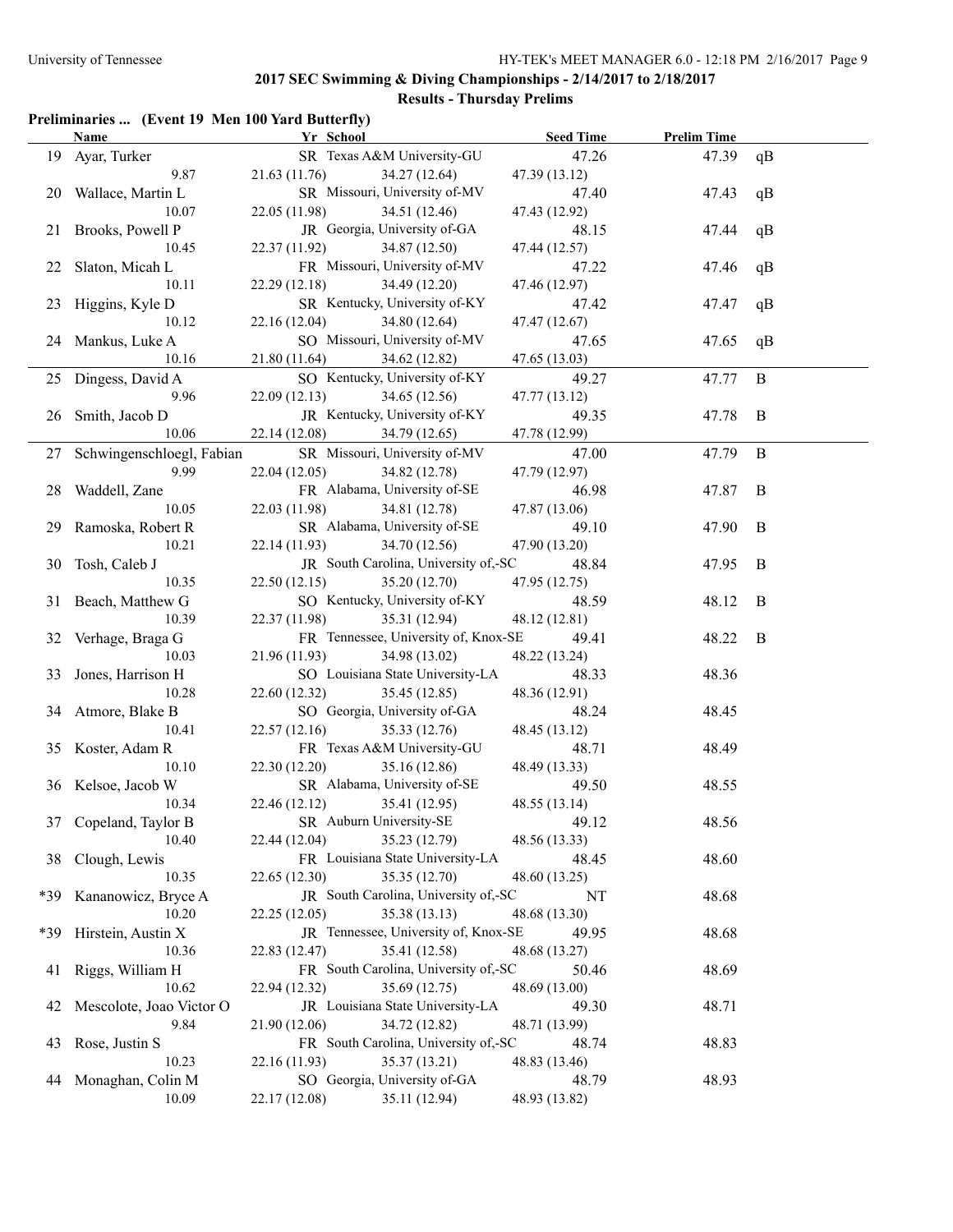|    | Name                                                        |                                    |          |                     | Yr School                            | <b>Seed Time</b> | <b>Prelim Time</b> |    |
|----|-------------------------------------------------------------|------------------------------------|----------|---------------------|--------------------------------------|------------------|--------------------|----|
| 45 | McCaffrey, Devin R                                          |                                    |          |                     | SR Louisiana State University-LA     | 47.47            | 48.96              |    |
|    |                                                             | 10.14                              |          | 22.31 (12.17)       | 35.22 (12.91)                        | 48.96 (13.74)    |                    |    |
| 46 | Swart, Josh D                                               |                                    |          |                     | SO Kentucky, University of-KY        | 49.34            | 49.05              |    |
|    |                                                             | 10.30                              |          | 22.65 (12.35)       | 35.51 (12.86)                        | 49.05 (13.54)    |                    |    |
| 47 | Schaetzle, Griffin C                                        |                                    |          |                     | SO Missouri, University of-MV        | 49.14            | 49.07              |    |
|    |                                                             | 10.69                              |          | 22.90 (12.21)       | 35.80 (12.90)                        | 49.07 (13.27)    |                    |    |
| 48 | Ionichev, Gleb                                              |                                    |          |                     | FR Tennessee, University of, Knox-SE | 52.44            | 50.51              |    |
|    |                                                             | 10.53                              |          | 23.60 (13.07)       | 36.82 (13.22)                        | 50.51 (13.69)    |                    |    |
|    |                                                             |                                    |          |                     |                                      |                  |                    |    |
|    | <b>Event 21 Women 200 Yard Freestyle</b><br><b>US Open:</b> |                                    |          | 1:39.10 O 3/20/2015 | <b>Missy Franklin</b>                |                  | California         |    |
|    | NCAA:                                                       | 1:39.10                            | N        | 3/20/2015           | <b>Missy Franklin</b>                |                  | California         |    |
|    | American:                                                   |                                    |          | 1:39.10 M 3/21/2015 | <b>Missy Franklin</b>                |                  | California         |    |
|    | <b>SEC Meet:</b>                                            | 1:41.83                            | <b>S</b> | 2/20/2014           | <b>Shannon Vreeland</b>              |                  |                    |    |
|    | Pool:                                                       |                                    |          |                     |                                      |                  | Georgia            |    |
|    |                                                             | $1:41.40$ P<br>$1:43.63 \text{ A}$ |          | 12/6/2013           | <b>Missy Franklin</b>                |                  | California         |    |
|    |                                                             | 1:47.99 B                          |          |                     |                                      |                  |                    |    |
|    | Name                                                        |                                    |          |                     | Yr School                            | <b>Seed Time</b> | <b>Prelim Time</b> |    |
|    | <b>Preliminaries</b>                                        |                                    |          |                     |                                      |                  |                    |    |
| 1  | Freriks, Geena K                                            |                                    |          |                     | SO Kentucky, University of-KY        | 1:46.14          | 1:45.29            | qB |
|    |                                                             | 25.09                              |          | 51.83 (26.74)       | 1:18.84(27.01)                       | 1:45.29(26.45)   |                    |    |
| 2  | Rasmus, Claire E                                            |                                    |          |                     | SO Texas A&M University-GU           | 1:44.89          | 1:45.40            | qB |
|    |                                                             | 25.23                              |          | 52.25 (27.02)       | 1:18.91(26.66)                       | 1:45.40(26.49)   |                    |    |
| 3  | Raab, Meaghan M                                             |                                    |          |                     | JR Georgia, University of-GA         | 1:44.47          | 1:45.75            | qB |
|    |                                                             | 25.27                              |          | 52.04 (26.77)       | 1:19.06(27.02)                       | 1:45.75(26.69)   |                    |    |
| 4  | Falconer, Erin E                                            |                                    |          |                     | SO Auburn University-SE              | 1:47.40          | 1:45.90            | qB |
|    |                                                             | 24.78                              |          | 51.68 (26.90)       | 1:18.57(26.89)                       | 1:45.90(27.33)   |                    |    |
| 5  | McCann, Meryn                                               |                                    |          |                     | FR Georgia, University of-GA         | 1:46.71          | 1:46.35            | qB |
|    |                                                             | 25.78                              |          | 52.84 (27.06)       | 1:19.89(27.05)                       | 1:46.35(26.46)   |                    |    |
|    |                                                             |                                    |          |                     | JR Texas A&M University-GU           |                  |                    |    |
| 6  | Malone, Kristin T                                           | 24.75                              |          | 51.85 (27.10)       | 1:19.07(27.22)                       | 1:47.21          | 1:46.44            | qB |
|    |                                                             |                                    |          |                     | FR Kentucky, University of-KY        | 1:46.44(27.37)   |                    |    |
| 7  | Galyer, Ali J                                               |                                    |          |                     |                                      | 1:46.74          | 1:46.70            | qB |
|    |                                                             | 25.27                              |          | 52.42 (27.15)       | 1:19.68(27.26)                       | 1:46.70(27.02)   |                    |    |
| 8  | Casey, Kendal A                                             |                                    |          |                     | SR Kentucky, University of-KY        | 1:48.04          | 1:46.83            | qB |
|    |                                                             | 25.27                              |          | 52.23 (26.96)       | 1:19.53(27.30)                       | 1:46.83(27.30)   |                    |    |
| 9  | Maughan, Amelia B                                           |                                    |          |                     | JR Florida, University of-FL         | 1:45.68          | 1:46.85            | qB |
|    |                                                             | 15.27                              |          | 52.22 (36.95)       | 1:19.74(27.52)                       | 1:46.85(27.11)   |                    |    |
|    | 10 Merritt, Heather N                                       |                                    |          |                     | JR South Carolina, University of,-SC | 1:48.28          | 1:46.87            | qB |
|    |                                                             | 25.36                              |          | 52.15 (26.79)       | 1:19.32(27.17)                       | 1:46.87(27.55)   |                    |    |
| 11 | Stout, Jordan M                                             |                                    |          |                     | FR Georgia, University of-GA         | 1:47.37          | 1:46.88            | qB |
|    |                                                             | 25.32                              |          | 52.26 (26.94)       | 1:19.63(27.37)                       | 1:46.88(27.25)   |                    |    |
| 12 | Bohon, Micah W                                              |                                    |          |                     | JR Tennessee, University of, Knox-SE | 1:48.96          | 1:46.94            | qB |
|    |                                                             | 25.23                              |          | 52.27 (27.04)       | 1:19.73(27.46)                       | 1:46.94(27.21)   |                    |    |
| 13 | Dambacher, Kelsey N                                         |                                    |          |                     | FR Florida, University of-FL         | 1:47.35          | 1:47.11            | qB |
|    |                                                             | 25.00                              |          | 52.08 (27.08)       | 1:19.45(27.37)                       | 1:47.11(27.66)   |                    |    |
| 14 | Miller, Amy E                                               |                                    |          |                     | FR Texas A&M University-GU           | 1:47.62          | 1:47.20            | qB |
|    |                                                             | 24.67                              |          | 51.34 (26.67)       | 1:18.85(27.51)                       | 1:47.20(28.35)   |                    |    |
| 15 | Troskot, Leah B                                             |                                    |          |                     | SR Louisiana State University-LA     | 1:46.34          | 1:47.22            | qB |
|    |                                                             | 24.86                              |          | 52.08 (27.22)       | 1:19.66(27.58)                       | 1:47.22(27.56)   |                    |    |
| 16 | Merritt, Jessica                                            |                                    |          |                     | FR Auburn University-SE              | 1:47.73          | 1:47.25            | qB |
|    |                                                             | 24.82                              |          | 51.56 (26.74)       | 1:18.97(27.41)                       | 1:47.25 (28.28)  |                    |    |
|    |                                                             |                                    |          |                     |                                      |                  |                    |    |
|    | 17 Portz, Katie A                                           |                                    |          |                     | FR Texas A&M University-GU           | 1:47.32          | 1:47.38            | qB |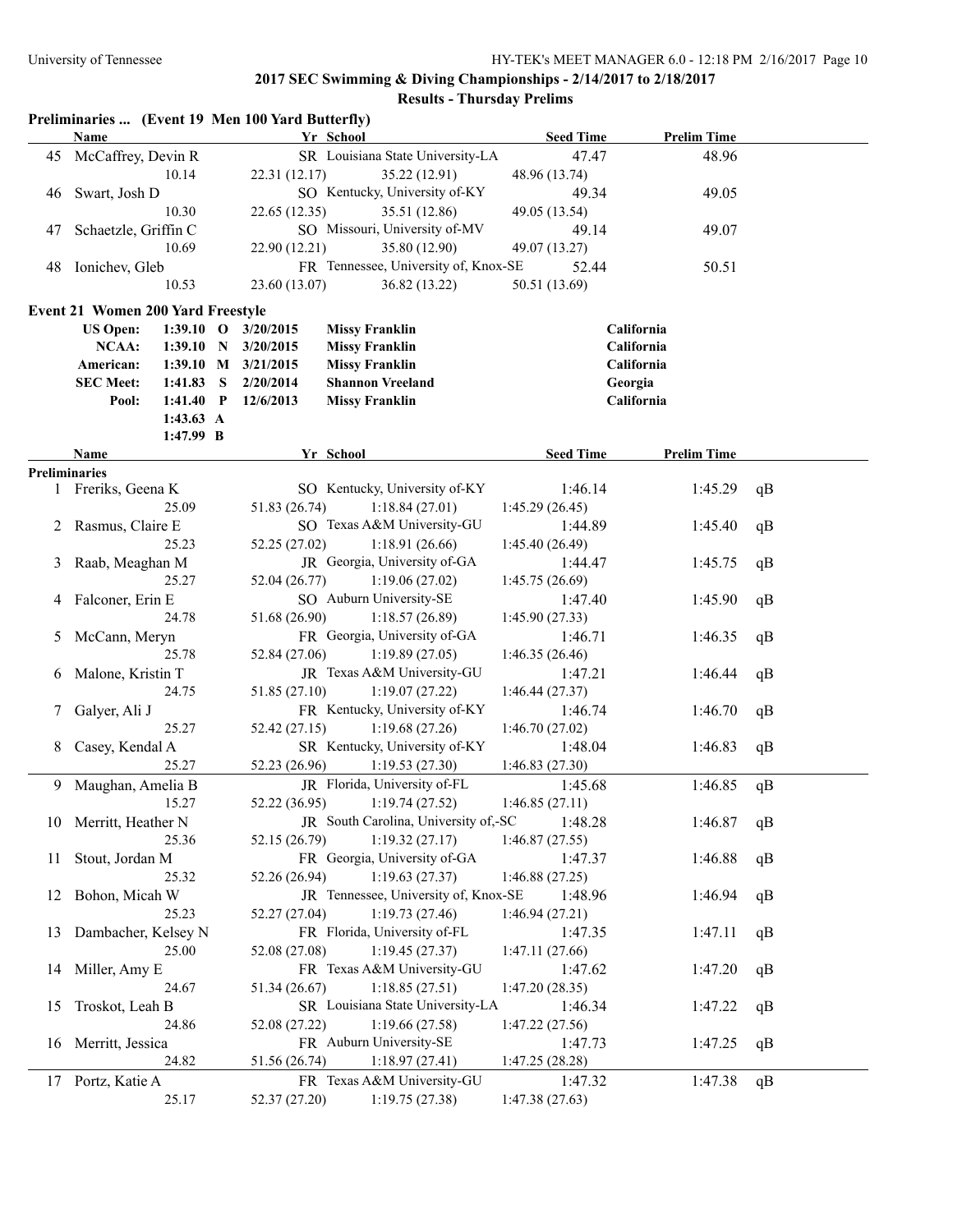#### **Preliminaries ... (Event 21 Women 200 Yard Freestyle)**

|     | Name                          | Yr School                                                        | <b>Seed Time</b>          | <b>Prelim Time</b> |    |
|-----|-------------------------------|------------------------------------------------------------------|---------------------------|--------------------|----|
|     | 18 Tomley, Temarie A          | JR Alabama, University of-SE                                     | 1:48.29                   | 1:47.88            | qB |
|     | 25.32                         | 53.07 (27.75)<br>1:20.69(27.62)                                  | 1:47.88(27.19)            |                    |    |
|     | 19 Brown, Erika J             | FR Tennessee, University of, Knox-SE                             | 1:48.09                   | 1:47.89            | qB |
|     | 24.87                         | 51.86 (26.99)<br>1:19.77(27.91)                                  | 1:47.89(28.12)            |                    |    |
|     | 20 Dabney, Devon C            | SR Louisiana State University-LA                                 | 1:48.35                   | 1:47.90            | qB |
|     | 25.37                         | 1:20.36(27.59)<br>52.77 (27.40)                                  | 1:47.90(27.54)            |                    |    |
| 21. | Hayden, Rachel E              | JR Missouri, University of-MV                                    | 1:46.61                   | 1:47.94            | qB |
|     | 25.48                         | 52.38 (26.90)<br>1:19.89(27.51)                                  | 1:47.94(28.05)            |                    |    |
| 22  | Meynen, Julie                 | FR Auburn University-SE                                          | 1:49.79                   | 1:47.95            | qB |
|     | 24.63                         | 51.40 (26.77)<br>1:19.14(27.74)                                  | 1:47.95(28.81)            |                    |    |
|     | 23 Evensen, Courtney M        | SO Missouri, University of-MV                                    | 1:47.90                   | 1:48.12            | q  |
|     | 25.43                         | 52.66 (27.23)<br>1:20.35(27.69)                                  | 1:48.12(27.77)            |                    |    |
|     | 24 Katz, Taylor A             | SR Florida, University of-FL                                     | 1:48.12                   | 1:48.15            | q  |
|     | 26.13                         | 53.30 (27.17)<br>1:20.66(27.36)                                  | 1:48.15(27.49)            |                    |    |
|     | 25 Whisenhunt, Meredith G     | SO Kentucky, University of-KY                                    | 1:49.91                   | 1:48.35            |    |
|     | 25.14                         | 52.32 (27.18)<br>1:20.48(28.16)                                  | 1:48.35(27.87)            |                    |    |
|     | 26 Lupton, Lexie L            | SO Texas A&M University-GU                                       | 1:50.24                   | 1:48.43            |    |
|     | 24.74                         | 51.85 (27.11)<br>1:19.81(27.96)                                  | 1:48.43(28.62)            |                    |    |
|     | 27 Peters, Stephanie C        | JR Georgia, University of-GA                                     | 1:46.97                   | 1:48.56            |    |
|     | 25.38                         | 52.81 (27.43)<br>1:20.56(27.75)                                  | 1:48.56(28.00)            |                    |    |
| *28 | Brown, Cameron A              | FR Alabama, University of-SE                                     | 1:49.45                   | 1:48.74            |    |
|     | 25.38                         | 52.58 (27.20)<br>1:20.57(27.99)                                  | 1:48.74(28.17)            |                    |    |
| *28 | Vay, Meredith M               | JR South Carolina, University of,-SC                             | 1:51.81                   | 1:48.74            |    |
|     | 25.28                         | 52.40 (27.12)<br>1:20.51(28.11)                                  | 1:48.74(28.23)            |                    |    |
| 30  | Trost, Victoria S             | SR Missouri, University of-MV                                    | 1:48.87                   | 1:48.94            |    |
|     | 25.55                         | 52.58 (27.03)<br>1:20.78(28.20)                                  | 1:48.94(28.16)            |                    |    |
| 31  | Allen, Emily K                | SO Tennessee, University of, Knox-SE                             | 1:54.08                   | 1:48.95            |    |
|     | 25.21                         | 52.76 (27.55)<br>1:21.05(28.29)                                  | 1:48.95(27.90)            |                    |    |
|     | 32 Bindi, Tori E              | FR Florida, University of-FL                                     | 1:49.60                   | 1:49.06            |    |
|     | 25.31                         | 52.70 (27.39)<br>1:20.51(27.81)                                  | 1:49.06(28.55)            |                    |    |
|     | 33 Bruun, Line J              | FR Alabama, University of-SE                                     | 1:48.34                   | 1:49.10            |    |
|     | 26.11                         | 53.80 (27.69)<br>1:21.31(27.51)                                  | 1:49.10(27.79)            |                    |    |
|     | 34 Lee, Shauna A              | SO Georgia, University of-GA                                     | 1:48.00                   | 1:49.11            |    |
|     | 25.48                         | 52.76 (27.28)<br>1:20.58(27.82)                                  | 1:49.11(28.53)            |                    |    |
|     | 35 Lingmann, Edith            | FR South Carolina, University of,-SC                             | 1:50.38                   | 1:49.23            |    |
|     | 24.90                         | 52.26 (27.36)<br>1:20.69(28.43)                                  | 1:49.23 (28.54)           |                    |    |
|     | 36 Henry, Tennyson C<br>25.36 | SO Louisiana State University-LA 1:50.26                         |                           | 1:49.36            |    |
|     |                               | 1:20.79(28.25)<br>52.54 (27.18)<br>JR Missouri, University of-MV | 1:49.36(28.57)            |                    |    |
| 37  | Zubar, Kira E<br>25.96        | 53.34 (27.38)<br>1:21.36(28.02)                                  | 1:46.80                   | 1:49.38            |    |
|     |                               | SR Florida, University of-FL                                     | 1:49.38(28.02)            | 1:49.71            |    |
|     | 38 Finke, Autumn S<br>25.92   | 1:21.63(28.23)<br>53.40 (27.48)                                  | 1:49.61<br>1:49.71(28.08) |                    |    |
| 39  | Purcell, Allyx K              | SR Auburn University-SE                                          | NT                        | 1:50.02            |    |
|     | 24.11                         | 51.39 (27.28)<br>1:20.25(28.86)                                  | 1:50.02(29.77)            |                    |    |
|     | 40 Leverenz, Brianna H        | SO Tennessee, University of, Knox-SE                             | 1:52.17                   | 1:50.10            |    |
|     | 26.22                         | 1:22.24(28.04)<br>54.20 (27.98)                                  | 1:50.10(27.86)            |                    |    |
| 41  | Lister, Aiden M               | SR Arkansas, University of, Fayet-AR                             | 1:48.55                   | 1:50.31            |    |
|     | 25.97                         | 53.58 (27.61)<br>1:21.82(28.24)                                  | 1:50.31(28.49)            |                    |    |
| 42  | Carney, Annah D               | SO Arkansas, University of, Fayet-AR                             | 1:50.65                   | 1:50.64            |    |
|     | 25.60                         | 53.65 (28.05)<br>1:22.21(28.56)                                  | 1:50.64(28.43)            |                    |    |
| 43  | Worrell, Taylor N             | JR South Carolina, University of,-SC                             | 1:53.14                   | 1:50.71            |    |
|     | 26.03                         | 54.00 (27.97)<br>1:22.41(28.41)                                  | 1:50.71(28.30)            |                    |    |
|     |                               |                                                                  |                           |                    |    |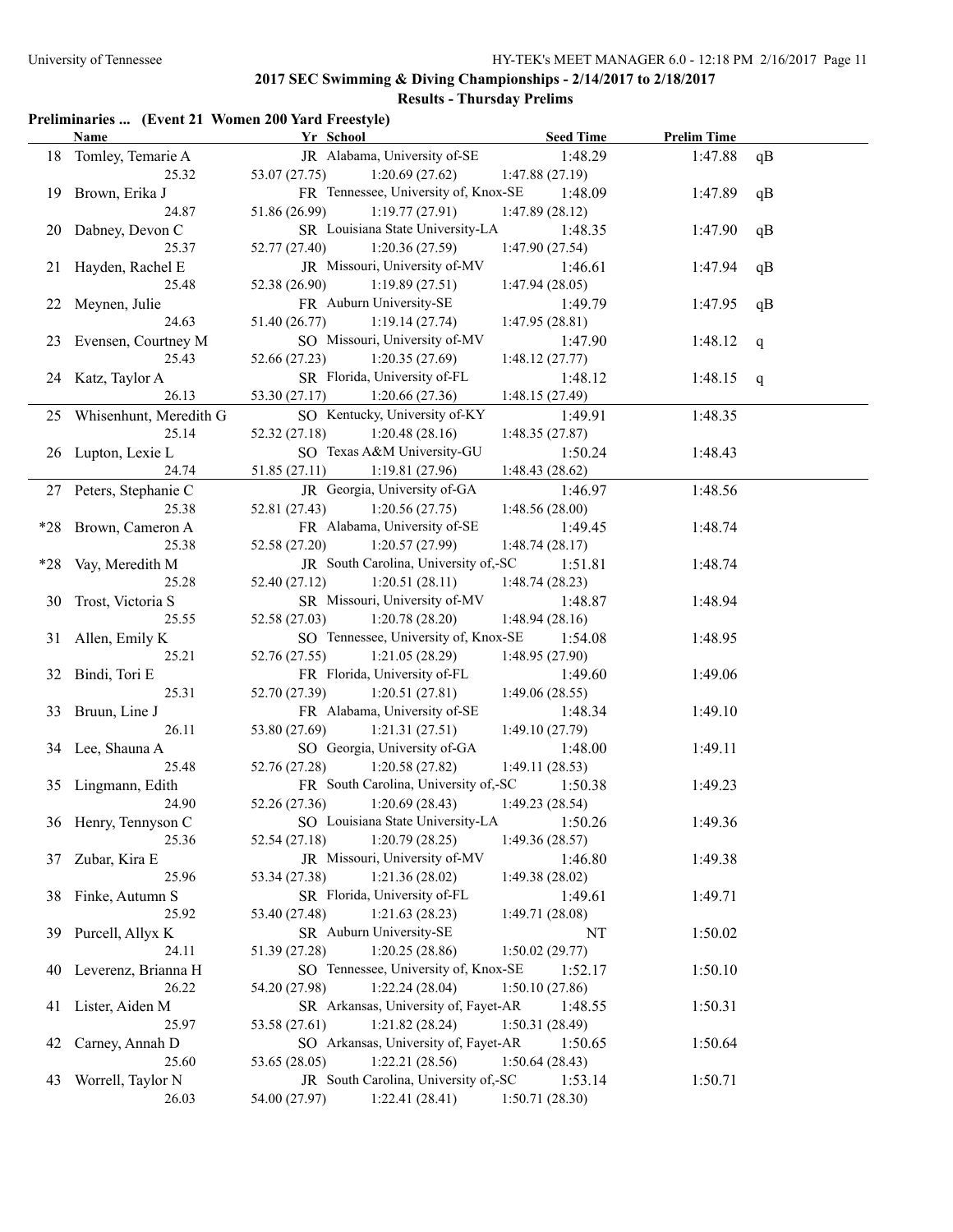# **Preliminaries ... (Event 21 Women 200 Yard Freestyle)**

|                      | <b>Name</b>                     |             |                           | Yr School                                    | <b>Seed Time</b> | <b>Prelim Time</b> |    |
|----------------------|---------------------------------|-------------|---------------------------|----------------------------------------------|------------------|--------------------|----|
|                      | 44 Maltby, Elizabeth E          |             |                           | SR South Carolina, University of,-SC 1:53.12 |                  | 1:50.74            |    |
|                      |                                 | 26.89       | 54.75 (27.86)             | 1:22.79(28.04)                               | 1:50.74(27.95)   |                    |    |
|                      | 45 Michailoff-Russell, Kiera C  |             |                           | SO Arkansas, University of, Fayet-AR         | 1:51.29          | 1:51.30            |    |
|                      |                                 | 25.77       | 54.17 (28.40)             | 1:22.86(28.69)                               | 1:51.30(28.44)   |                    |    |
|                      | 46 Williams, Kahra C            |             |                           | SO Florida, University of-FL                 | 1:52.42          | 1:51.40            |    |
|                      |                                 | 26.61       | 54.55 (27.94)             | 1:23.23(28.68)                               | 1:51.40(28.17)   |                    |    |
| 47                   | Sanchez, Namilla S              |             |                           | FR Vanderbilt University-SE                  | 1:52.98          | 1:51.53            |    |
|                      |                                 | 26.41       | 54.58 (28.17)             | 1:23.03(28.45)                               | 1:51.53(28.50)   |                    |    |
|                      | 48 Brown, Summer K              |             |                           | JR Vanderbilt University-SE                  | 1:51.74          | 1:52.01            |    |
|                      |                                 | 26.69       | 55.22 (28.53)             | 1:23.76(28.54)                               | 1:52.01(28.25)   |                    |    |
|                      | 49 Peacock, Saleh A             |             |                           | FR Vanderbilt University-SE                  | 1:54.68          | 1:52.10            |    |
|                      |                                 | 26.46       | 54.39 (27.93)             | 1:23.04(28.65)                               | 1:52.10(29.06)   |                    |    |
|                      | 50 Bencic, Carrie A             |             |                           | SR Vanderbilt University-SE                  | 1:52.46          | 1:52.29            |    |
|                      |                                 | 26.40       | 54.89 (28.49)             | 1:23.79(28.90)                               | 1:52.29(28.50)   |                    |    |
|                      | 51 Smith, Sarah T               |             |                           | JR South Carolina, University of,-SC         | 1:53.37          | 1:52.38            |    |
|                      |                                 | 26.46       |                           | 54.62 (28.16) 1:23.46 (28.84)                | 1:52.38(28.92)   |                    |    |
|                      | 52 Tootill, Caitlin J           |             |                           | SO Arkansas, University of, Fayet-AR         | 1:49.43          | 1:53.09            |    |
|                      |                                 | 25.22       |                           | 52.99 (27.77) 1:22.44 (29.45)                | 1:53.09(30.65)   |                    |    |
|                      | *53 Fleming, Morgan G           |             |                           | SO Alabama, University of-SE                 | 1:53.26          | 1:53.41            |    |
|                      |                                 | 27.73       | 57.01 (29.28)             | 1:26.03(29.02)                               | 1:53.41(27.38)   |                    |    |
|                      | *53 Panti, Elisavet             |             |                           | JR Florida, University of-FL                 | 1:53.60          | 1:53.41            |    |
|                      |                                 | 26.32       |                           | 55.28 (28.96) 1:24.65 (29.37)                | 1:53.41(28.76)   |                    |    |
|                      | 55 Eaker, Madison R             |             |                           | SO Vanderbilt University-SE                  | 1:53.60          | 1:53.76            |    |
|                      |                                 | 26.11       |                           | 55.12 (29.01) 1:24.87 (29.75)                | 1:53.76(28.89)   |                    |    |
|                      | 56 Macdougall, Jane M           |             |                           | JR Louisiana State University-LA             | 1:49.90          | 1:53.81            |    |
|                      |                                 | 25.38       |                           | 53.56 (28.18) 1:23.48 (29.92)                | 1:53.81(30.33)   |                    |    |
|                      | 57 Chabbott, Amanda H           |             |                           | FR Vanderbilt University-SE                  | 1:56.29          | 1:53.86            |    |
|                      |                                 | 26.50       |                           | 55.25 (28.75) 1:24.75 (29.50)                | 1:53.86(29.11)   |                    |    |
|                      | 58 Kelly, Erin E                |             |                           | SO Arkansas, University of, Fayet-AR         | 1:53.08          | 1:54.31            |    |
|                      |                                 | 26.09       |                           | 54.68 (28.59) 1:24.22 (29.54)                | 1:54.31(30.09)   |                    |    |
|                      | 59 Morrow, Lindsay H            |             |                           | JR Alabama, University of-SE                 | 1:58.36          | 1:56.69            |    |
|                      |                                 | 26.06       |                           | 54.47 (28.41) 1:25.25 (30.78)                | 1:56.69(31.44)   |                    |    |
|                      | 60 Babbin, Kathryn L            |             |                           | SR Vanderbilt University-SE                  | 1:59.50          | 1:58.98            |    |
|                      |                                 | 28.02       |                           | 57.90 (29.88) 1:28.39 (30.49)                | 1:58.98(30.59)   |                    |    |
|                      | Event 22 Men 200 Yard Freestyle |             |                           |                                              |                  |                    |    |
|                      | US Open: 1:30.46 O 3/25/2016    |             |                           | <b>Townley Haas</b>                          |                  | <b>Texas</b>       |    |
|                      |                                 |             | NCAA: 1:30.46 N 3/25/2016 | <b>Townley Haas</b>                          |                  | <b>Texas</b>       |    |
|                      | American:                       |             | 1:30.46 M 3/25/2016       | <b>Townley Haas</b>                          |                  | <b>Texas</b>       |    |
|                      | <b>SEC Meet:</b>                | $1:31.73$ S | 2/16/2011                 | <b>Conor Dwyer</b>                           |                  | Florida            |    |
|                      | Pool:                           | $1:31.65$ P | 12/2013                   | Joao De Lucca                                |                  |                    |    |
|                      |                                 | 1:32.97 A   |                           |                                              |                  |                    |    |
|                      |                                 | 1:37.99 B   |                           |                                              |                  |                    |    |
|                      | Name                            |             |                           | Yr School                                    | <b>Seed Time</b> | <b>Prelim Time</b> |    |
| <b>Preliminaries</b> |                                 |             |                           |                                              |                  |                    |    |
|                      | 1 Rooney, Maxime P              |             |                           | FR Florida, University of-FL                 | 1:33.85          | 1:33.05            | qB |
|                      |                                 | 21.64       | 45.23 (23.59)             | 1:09.16(23.93)                               | 1:33.05 (23.89)  |                    |    |
| 2                    | Minuth, Fynn                    |             |                           | SO South Carolina, University of,-SC         | 1:37.30          | 1:34.22            | qB |
|                      |                                 | 22.28       | 46.31 (24.03)             | 1:10.57(24.26)                               | 1:34.22(23.65)   |                    |    |
| 3                    | Baqlah, Khader                  |             |                           | FR Florida, University of-FL                 | 1:35.53          | 1:34.47            | qB |
|                      |                                 | 22.42       | 46.46 (24.04)             | 1:10.81(24.35)                               | 1:34.47(23.66)   |                    |    |
| 4                    | Bams, Laurent J                 |             |                           | SO Alabama, University of-SE                 | 1:35.68          | 1:34.56            | qB |
|                      |                                 | 21.95       | 45.92 (23.97)             | 1:10.18(24.26)                               | 1:34.56 (24.38)  |                    |    |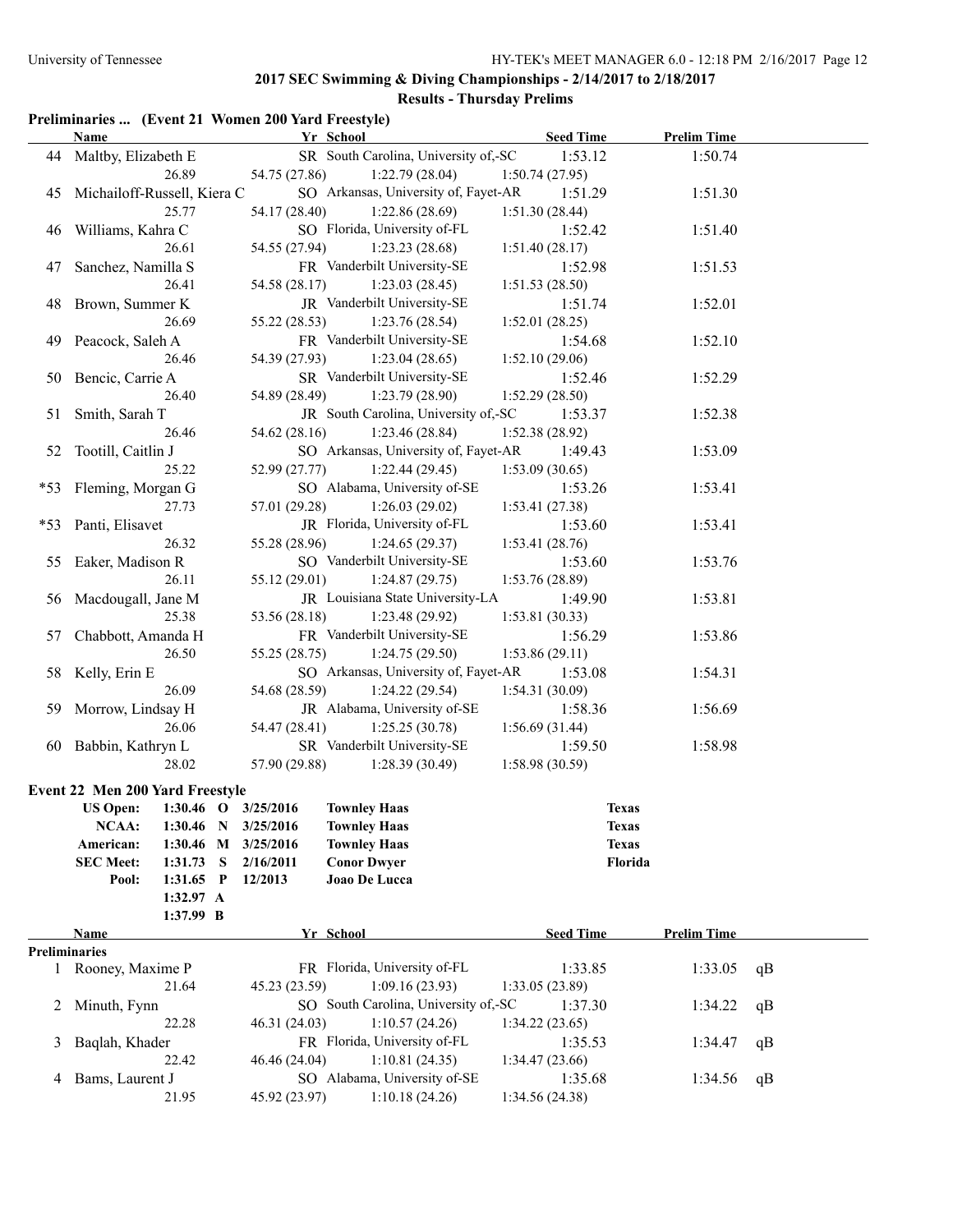# **Preliminaries ... (Event 22 Men 200 Yard Freestyle)**

|       | <b>Name</b>             | Yr School                            | <b>Seed Time</b> | <b>Prelim Time</b> |    |
|-------|-------------------------|--------------------------------------|------------------|--------------------|----|
|       | 5 D'Arrigo, Mitch M     | SR Florida, University of-FL         | 1:34.95          | 1:34.62            | qB |
|       | 22.42                   | 46.48 (24.06)<br>1:10.78(24.30)      | 1:34.62(23.84)   |                    |    |
| 6     | Higgins, Walker A       | FR Georgia, University of-GA         | 1:36.42          | 1:34.81            | qB |
|       | 22.37                   | 46.38 (24.01)<br>1:10.71(24.33)      | 1:34.81(24.10)   |                    |    |
|       | 7 Reilman, Joey J       | SO Tennessee, University of, Knox-SE | 1:41.45          | 1:34.82            | qB |
|       | 22.49                   | 46.30 (23.81)<br>1:10.71(24.41)      | 1:34.82(24.11)   |                    |    |
| 8     | Schreuders, Mikel C     | SO Missouri, University of-MV        | 1:34.67          | 1:34.99            | qB |
|       | 22.92                   | 47.22 (24.30)<br>1:11.21(23.99)      | 1:34.99 (23.78)  |                    |    |
|       | 9 Reid, Christopher P   | JR Alabama, University of-SE         | 1:38.14          | 1:35.08            | qB |
|       | 22.38                   | 46.57 (24.19)<br>1:10.95(24.38)      | 1:35.08(24.13)   |                    |    |
|       | 10 Markham, Jake M      | JR Louisiana State University-LA     | 1:34.95          | 1:35.11            | qB |
|       | 22.42                   | 46.45 (24.03)<br>1:10.87(24.42)      | 1:35.11 (24.24)  |                    |    |
|       | 11 Adams, Matthew D     | JR Alabama, University of-SE         | 1:37.88          | 1:35.31            | qB |
|       | 21.60                   | 45.81 (24.21)<br>1:10.42(24.61)      | 1:35.31(24.89)   |                    |    |
|       | 12 Morris, Hugo         | JR Auburn University-SE              | 1:36.07          | 1:35.47            | qB |
|       | 22.56                   | 46.93 (24.37)<br>1:11.32(24.39)      | 1:35.47(24.15)   |                    |    |
|       | 13 Decoursey, Kyle E    | SO Tennessee, University of, Knox-SE | 1:38.31          | 1:35.51            | qB |
|       | 22.72                   | 47.17 (24.45)<br>1:11.25(24.08)      | 1:35.51 (24.26)  |                    |    |
|       | 14 Booth, Joshua J      | JR Auburn University-SE              | 1:38.65          | 1:35.59            | qB |
|       | 22.06                   | 46.30 (24.24)<br>1:10.98(24.68)      | 1:35.59(24.61)   |                    |    |
|       | 15 Gray, Alex K         | SR Alabama, University of-SE         | 1:34.85          | 1:35.60            | qB |
|       | 22.05                   | 46.47 (24.42)<br>1:11.21(24.74)      | 1:35.60(24.39)   |                    |    |
|       | 16 Coffman, Sam E       | SO Missouri, University of-MV        | 1:36.00          | 1:35.63            | qB |
|       | 22.51                   | 46.96 (24.45)<br>1:11.24(24.28)      | 1:35.63(24.39)   |                    |    |
|       | 17 Main, Bayley H       | SO Florida, University of-FL         | 1:38.39          | 1:35.68            | qB |
|       | 22.26                   | 1:10.89(24.52)<br>46.37(24.11)       | 1:35.68(24.79)   |                    |    |
|       | 18 Heath, Grady W       | SO Florida, University of-FL         | 1:36.43          | 1:35.72            | qB |
|       | 22.33                   | 46.29 (23.96)<br>1:10.50(24.21)      | 1:35.72(25.22)   |                    |    |
| *19   | Clark, Pace T           | SR Georgia, University of-GA         | NT               | 1:35.75            | qB |
|       | 22.87                   | 47.54 (24.67)<br>1:11.98(24.44)      | 1:35.75(23.77)   |                    |    |
| $*19$ | Jones, Isaac P          | JR Kentucky, University of-KY        | 1:37.72          | 1:35.75            | qB |
|       | 22.41                   | 46.61 (24.20)<br>1:11.40(24.79)      | 1:35.75(24.35)   |                    |    |
|       | 21 Lawless, Ben W       | JR Florida, University of-FL         | 1:38.61          |                    |    |
|       | 23.10                   | 47.63 (24.53)<br>1:11.95(24.32)      |                  | 1:36.13            | qB |
|       |                         | SR Missouri, University of-MV        | 1:36.13(24.18)   |                    |    |
|       | *22 Davis, Nicholas C   |                                      | 1:35.43          | 1:36.16            | qB |
|       | 23.17                   | 1:12.25(24.59)<br>47.66 (24.49)      | 1:36.16(23.91)   |                    |    |
|       | *22 Litherland, Kevin R | JR Georgia, University of-GA         | 1:36.49          | 1:36.16 $qB$       |    |
|       | 22.92                   | 1:11.80(24.28)<br>47.52 (24.60)      | 1:36.16(24.36)   |                    |    |
|       | 24 Howard, Robert C     | SO Alabama, University of-SE         | 1:34.99          | 1:36.30            | qB |
|       | 22.62                   | 47.48 (24.86)<br>1:12.18(24.70)      | 1:36.30(24.12)   |                    |    |
| 25    | Auerbach, Knox W        | SO Alabama, University of-SE         | 1:36.70          | 1:36.31            | B  |
|       | 22.14                   | 1:10.89(24.69)<br>46.20 (24.06)      | 1:36.31(25.42)   |                    |    |
| 26    | Mahmoud, Akaram A       | JR South Carolina, University of,-SC | 1:37.87          | 1:36.55            | B  |
|       | 22.73                   | 47.40 (24.67)<br>1:12.31(24.91)      | 1:36.55(24.24)   |                    |    |
| 27    | Apple, Zach             | SO Auburn University-SE              | 1:37.92          | 1:36.57            | B  |
|       | 22.26                   | 1:11.78(25.05)<br>46.73 (24.47)      | 1:36.57(24.79)   |                    |    |
| 28    | Griffin, Carter J       | SR Missouri, University of-MV        | 1:35.46          | 1:36.63            | B  |
|       | 23.07                   | 1:11.63(24.53)<br>47.10 (24.03)      | 1:36.63(25.00)   |                    |    |
| 29    | Lima, Giovanny N        | FR Missouri, University of-MV        | 1:36.67          | 1:36.78            | B  |
|       | 22.74                   | 47.12 (24.38)<br>1:11.86(24.74)      | 1:36.78 (24.92)  |                    |    |
| 30    | Anderson, Shane M       | SO Kentucky, University of-KY        | 1:39.07          | 1:36.85            | B  |
|       | 22.39                   | 1:11.23(24.60)<br>46.63 (24.24)      | 1:36.85(25.62)   |                    |    |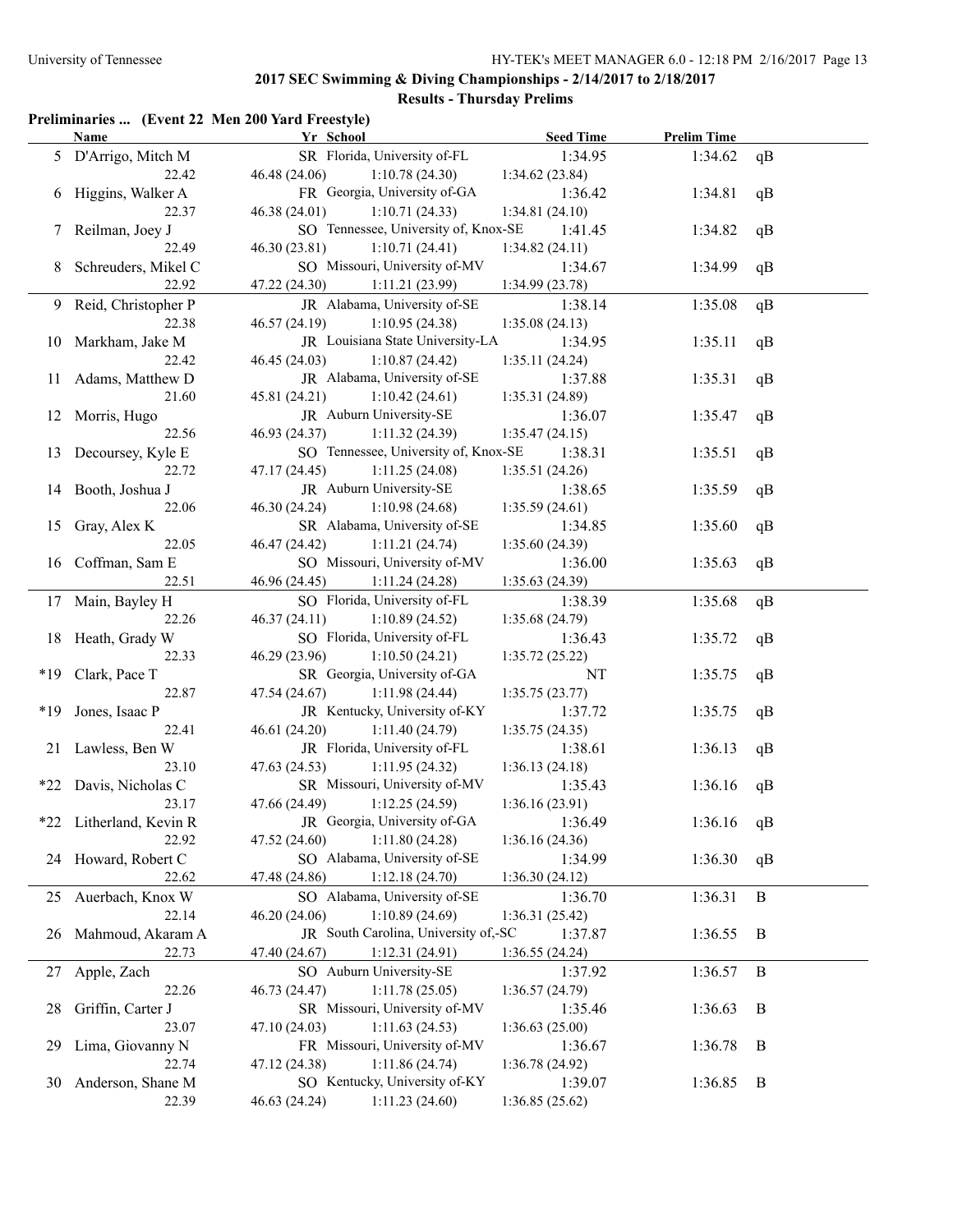# **Preliminaries ... (Event 22 Men 200 Yard Freestyle)**

|                                                 | <b>Name</b>             | Yr School                            | <b>Seed Time</b> | <b>Prelim Time</b> |             |  |
|-------------------------------------------------|-------------------------|--------------------------------------|------------------|--------------------|-------------|--|
|                                                 | 31 Wetzlar, Peter C     | FR Kentucky, University of-KY        | 1:38.76          | 1:37.20            | B           |  |
|                                                 | 22.44                   | 46.88 (24.44)<br>1:11.88(25.00)      | 1:37.20(25.32)   |                    |             |  |
| 32                                              | Martinez Scarpe, Enzo M | JR Florida, University of-FL         | 1:40.53          | 1:37.29            | B           |  |
|                                                 | 22.25                   | 46.31 (24.06)<br>1:11.04(24.73)      | 1:37.29(26.25)   |                    |             |  |
|                                                 | 33 Kalontarov, Ziv      | SO Auburn University-SE              | 1:40.55          | 1:37.40            | B           |  |
|                                                 | 21.99                   | 46.35(24.36)<br>1:11.67(25.32)       | 1:37.40(25.73)   |                    |             |  |
|                                                 | 34 Clough, Lewis        | FR Louisiana State University-LA     | 1:37.10          | 1:37.41            | B           |  |
|                                                 | 22.39                   | 46.60(24.21)<br>1:11.62(25.02)       | 1:37.41(25.79)   |                    |             |  |
|                                                 | 35 Bone, Colin          | FR Auburn University-SE              | 1:36.26          | 1:37.68            | B           |  |
|                                                 | 22.93                   | 47.78 (24.85)<br>1:12.93(25.15)      | 1:37.68(24.75)   |                    |             |  |
|                                                 | 36 Gunn, Sean M         | SR Kentucky, University of-KY        | 1:38.42          | 1:37.89            | $\mathbf B$ |  |
|                                                 | 22.56                   | 47.25 (24.69)<br>1:12.23(24.98)      | 1:37.89(25.66)   |                    |             |  |
|                                                 | 37 Rocha de Murga, Juan | SR Texas A&M University-GU           | 1:38.91          | 1:38.14            |             |  |
|                                                 | 22.62                   | 47.62 (25.00)<br>1:12.78(25.16)      | 1:38.14(25.36)   |                    |             |  |
|                                                 | 38 Madden, Carl C       | SR Alabama, University of-SE         | 1:41.61          | 1:38.15            |             |  |
|                                                 | 23.39                   | 48.53 (25.14)<br>1:13.73(25.20)      | 1:38.15(24.42)   |                    |             |  |
|                                                 | 39 Richardson, Steven J | SO Texas A&M University-GU           | 1:40.16          | 1:38.17            |             |  |
|                                                 | 22.91                   | 48.16(25.25)<br>1:13.90(25.74)       | 1:38.17(24.27)   |                    |             |  |
|                                                 | 40 Manganiello, Blake E | JR Florida, University of-FL         | 1:40.86          | 1:38.21            |             |  |
|                                                 | 23.14                   | 48.02 (24.88)<br>1:13.20(25.18)      | 1:38.21(25.01)   |                    |             |  |
|                                                 | 41 Hinawi, Marc         | FR Tennessee, University of, Knox-SE | 1:39.90          | 1:38.25            |             |  |
|                                                 | 22.88                   | 47.66 (24.78)<br>1:13.06(25.40)      | 1:38.25(25.19)   |                    |             |  |
|                                                 | 42 Burns, Hayden M      | SO Tennessee, University of, Knox-SE | 1:40.16          | 1:38.43            |             |  |
|                                                 | 22.93                   | 47.84 (24.91)<br>1:12.99(25.15)      | 1:38.43(25.44)   |                    |             |  |
| 43                                              | McCrillis, Patrick C    | JR South Carolina, University of,-SC | 1:42.25          | 1:38.53            |             |  |
|                                                 | 22.50                   | 47.26 (24.76)<br>1:12.47(25.21)      | 1:38.53(26.06)   |                    |             |  |
| 44                                              | Gonzales, Jacob A       | SR Texas A&M University-GU           | 1:39.15          | 1:38.95            |             |  |
|                                                 | 22.26                   | 46.41(24.15)<br>1:12.01(25.60)       | 1:38.95(26.94)   |                    |             |  |
|                                                 | 45 Pheiffer, Damen A    | SR Louisiana State University-LA     | 1:39.47          | 1:39.05            |             |  |
|                                                 | 22.92                   | 47.63 (24.71)<br>1:13.03(25.40)      | 1:39.05(26.02)   |                    |             |  |
|                                                 | 46 Miller, Kevin T      | FR Georgia, University of-GA         | NT               | 1:39.46            |             |  |
|                                                 | 22.74                   | 47.86 (25.12)<br>1:13.54(25.68)      | 1:39.46(25.92)   |                    |             |  |
| 47                                              | Garcia, Matthew J       | FR Tennessee, University of, Knox-SE | 1:45.97          | 1:39.57            |             |  |
|                                                 | 23.07                   | 48.08(25.01)<br>1:13.58(25.50)       | 1:39.57(25.99)   |                    |             |  |
|                                                 | 48 Gunning, Jackson C   | JR Kentucky, University of-KY        | 1:41.64          | 1:39.96            |             |  |
|                                                 | 23.50                   | 48.80 (25.30)<br>1:14.54(25.74)      | 1:39.96(25.42)   |                    |             |  |
|                                                 | 49 Thibert, Mike E      | FR Texas A&M University-GU           | 1:39.33          | 1:40.08            |             |  |
|                                                 | 23.11                   | 1:14.17(25.77)<br>48.40 (25.29)      | 1:40.08(25.91)   |                    |             |  |
| 50                                              | Clark, Drew S           | FR Florida, University of-FL         | 1:41.49          | 1:40.27            |             |  |
|                                                 | 23.64                   | 48.81 (25.17)<br>1:14.57(25.76)      | 1:40.27(25.70)   |                    |             |  |
| 51                                              | Morris, Alec            | SR Auburn University-SE              | 1:41.99          | 1:41.25            |             |  |
|                                                 | 23.86                   | 1:15.16(25.77)<br>49.39 (25.53)      | 1:41.25 (26.09)  |                    |             |  |
| 52                                              | Stevenson, Jamie W      | SR Kentucky, University of-KY        | 1:42.28          | 1:41.70            |             |  |
|                                                 | 23.84                   | 49.29 (25.45)<br>1:15.64(26.35)      | 1:41.70 (26.06)  |                    |             |  |
| $\sim$ $\sim$                                   | Garcia, Cobe J          | SO Kentucky, University of-KY        | 1:40.97          | <b>DFS</b>         |             |  |
|                                                 |                         |                                      |                  |                    |             |  |
| <b>Event 47 Men 100 Yard Butterfly Swim-off</b> |                         |                                      |                  |                    |             |  |
|                                                 | 45.73 A                 |                                      |                  |                    |             |  |
|                                                 | 48.29 B                 |                                      |                  |                    |             |  |
|                                                 | Name                    | Yr School                            | <b>Seed Time</b> | <b>Finals Time</b> |             |  |
| - Swim-off                                      | 1 Boland, Jonathan P    | SR South Carolina, University of,-SC | NT               | 46.33              | B           |  |
|                                                 | 21.40                   | 46.33 (24.93)                        |                  |                    |             |  |
|                                                 |                         |                                      |                  |                    |             |  |